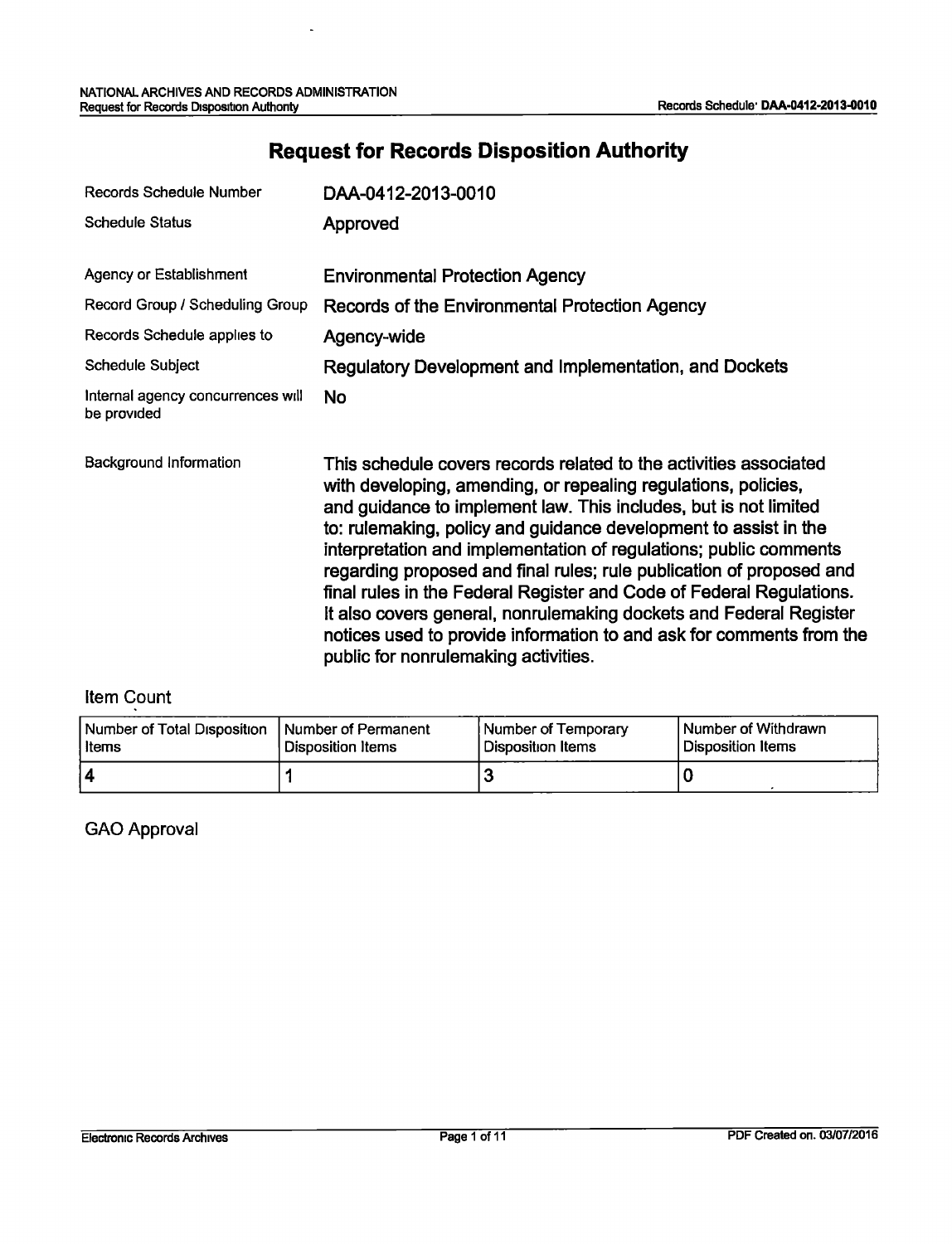## Outline of Records Schedule Items for DAA-0412-2013-0010

| Sequence Number |                                                                                                                                               |
|-----------------|-----------------------------------------------------------------------------------------------------------------------------------------------|
| 1               | Regulatory Development and Implementation, and Dockets                                                                                        |
| 11              | Final substantial rulemakings and related development and implementation reco<br>rds<br>Disposition Authority Number: DAA-0412-2013-0010-0001 |
| 1.2             | General dockets and nonsubstantial rulemaking records<br>Disposition Authority Number: DAA-0412-2013-0010-0002                                |
| 1.3             | Nonfinal rulemakings and state standards records<br>Disposition Authority Number: DAA-0412-2013-0010-0003                                     |
| 1.4             | Other regulatory development and implementation records<br>Disposition Authority Number: DAA-0412-2013-0010-0004                              |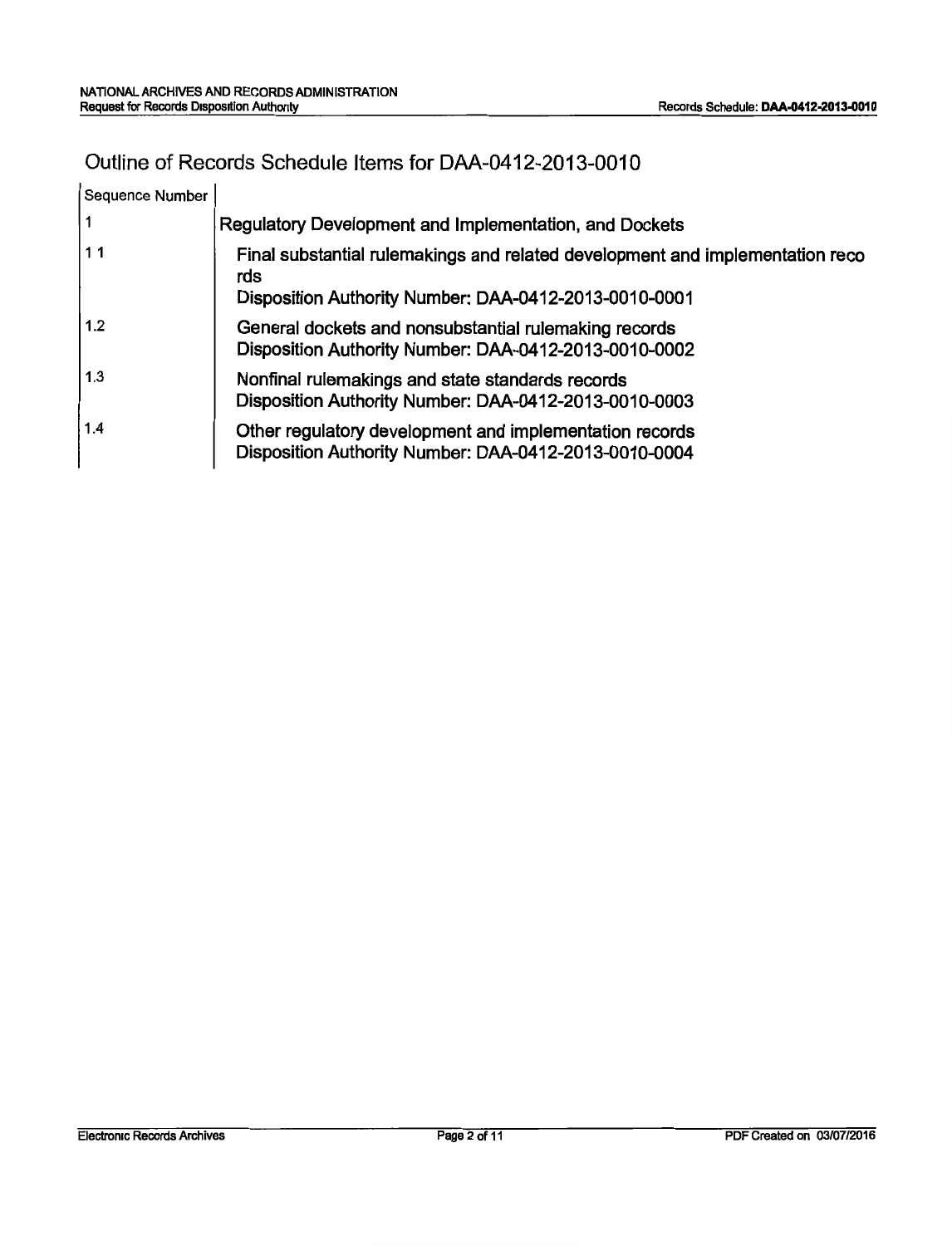$\mathbb{Z}^2$ 

### Records Schedule Items

 $\overline{\phantom{a}}$ 

| Sequence Number |                                                                                                                                                                                                                                                                                                                                                                                                                                                                                                                                                                                                                                                                                                                                                                                                                                                                                                                                                                                                                                                                                                                                                                                                                                                                                                                                                                                                                                                                                                                                                                                                                                                                                                                                                                                                                                                                                                                                                                            |
|-----------------|----------------------------------------------------------------------------------------------------------------------------------------------------------------------------------------------------------------------------------------------------------------------------------------------------------------------------------------------------------------------------------------------------------------------------------------------------------------------------------------------------------------------------------------------------------------------------------------------------------------------------------------------------------------------------------------------------------------------------------------------------------------------------------------------------------------------------------------------------------------------------------------------------------------------------------------------------------------------------------------------------------------------------------------------------------------------------------------------------------------------------------------------------------------------------------------------------------------------------------------------------------------------------------------------------------------------------------------------------------------------------------------------------------------------------------------------------------------------------------------------------------------------------------------------------------------------------------------------------------------------------------------------------------------------------------------------------------------------------------------------------------------------------------------------------------------------------------------------------------------------------------------------------------------------------------------------------------------------------|
| 1               | <b>Regulatory Development and Implementation, and Dockets</b>                                                                                                                                                                                                                                                                                                                                                                                                                                                                                                                                                                                                                                                                                                                                                                                                                                                                                                                                                                                                                                                                                                                                                                                                                                                                                                                                                                                                                                                                                                                                                                                                                                                                                                                                                                                                                                                                                                              |
| 11              | Final substantial rulemakings and related development and implementation records                                                                                                                                                                                                                                                                                                                                                                                                                                                                                                                                                                                                                                                                                                                                                                                                                                                                                                                                                                                                                                                                                                                                                                                                                                                                                                                                                                                                                                                                                                                                                                                                                                                                                                                                                                                                                                                                                           |
|                 | <b>Disposition Authority Number</b><br>DAA-0412-2013-0010-0001                                                                                                                                                                                                                                                                                                                                                                                                                                                                                                                                                                                                                                                                                                                                                                                                                                                                                                                                                                                                                                                                                                                                                                                                                                                                                                                                                                                                                                                                                                                                                                                                                                                                                                                                                                                                                                                                                                             |
|                 | Includes, but is not limited to: Substantial rulemaking records that receive intense<br>public or media attention or congressional scrutiny, set legal precedents, relate to<br>major historical events, or are involved in extensive litigation, including published,<br>or to be published, regulations, standards, and guidelines, including public<br>and internal comments, Office of Management and Budget (OMB) comments,<br>hearing transcripts, meeting minutes, workgroup records, background documents,<br>regulatory impact analyses under Executive Order 12866, and other technical<br>support material (e.g., risk assessments, scientific reports) generated during the<br>process to develop and approve the regulation, standard, or guideline, including<br>all documents that make up the final regulatory docket and administrative record;<br>Designation petitions for sole source aquifers as authorized by section 1424(e)<br>of the Safe Drinking Water Act of 1974, consisting of petitions, information<br>related to the public, public notices, hearing documentation, correspondence,<br>memoranda of understanding, narratives, maps, engineering reports, comments<br>from the public, and related records; Directives and policy guidance documents<br>issued by programs and regions to assist with the implementation of regulations,<br>including official policy decisions, delegations of authority, memos setting policy<br>or issuing guidance, operating guidance, procedures manuals, technical resource<br>documents, related background materials, and similar records that may be in<br>the form of a program directives system or a program compendium; Petitions to<br>issue, amend, or repeal a rule (e.g., Toxic Substances Control Act, as amended,<br>Section 21 citizens petitions) or an order, consisting of records of EPA action<br>taken in response to a petition, determinations to grant or deny the petition |
|                 | and substantiate the decision, which could result in an issuance of a new rule,<br>amendment to an existing rule, or repeal of an existing rule; State and other entity                                                                                                                                                                                                                                                                                                                                                                                                                                                                                                                                                                                                                                                                                                                                                                                                                                                                                                                                                                                                                                                                                                                                                                                                                                                                                                                                                                                                                                                                                                                                                                                                                                                                                                                                                                                                    |
|                 | program authorization and approval files, consisting of records that document<br>the process for authorizing operation of a program by states and other entities in                                                                                                                                                                                                                                                                                                                                                                                                                                                                                                                                                                                                                                                                                                                                                                                                                                                                                                                                                                                                                                                                                                                                                                                                                                                                                                                                                                                                                                                                                                                                                                                                                                                                                                                                                                                                        |
|                 | lieu of a federal program, including applications with background and supporting                                                                                                                                                                                                                                                                                                                                                                                                                                                                                                                                                                                                                                                                                                                                                                                                                                                                                                                                                                                                                                                                                                                                                                                                                                                                                                                                                                                                                                                                                                                                                                                                                                                                                                                                                                                                                                                                                           |
|                 | documentation, correspondence, copies of statutes and regulations, interim<br>authorizations, documentation of public participation activities, documents related                                                                                                                                                                                                                                                                                                                                                                                                                                                                                                                                                                                                                                                                                                                                                                                                                                                                                                                                                                                                                                                                                                                                                                                                                                                                                                                                                                                                                                                                                                                                                                                                                                                                                                                                                                                                          |
|                 | to EPA's review and determination of the program, development of enforcement                                                                                                                                                                                                                                                                                                                                                                                                                                                                                                                                                                                                                                                                                                                                                                                                                                                                                                                                                                                                                                                                                                                                                                                                                                                                                                                                                                                                                                                                                                                                                                                                                                                                                                                                                                                                                                                                                               |
|                 | and environmental standards, as well as authorization withdrawals as they apply                                                                                                                                                                                                                                                                                                                                                                                                                                                                                                                                                                                                                                                                                                                                                                                                                                                                                                                                                                                                                                                                                                                                                                                                                                                                                                                                                                                                                                                                                                                                                                                                                                                                                                                                                                                                                                                                                            |
|                 | to the initial program authorization and subsequent revisions; and State, tribal,                                                                                                                                                                                                                                                                                                                                                                                                                                                                                                                                                                                                                                                                                                                                                                                                                                                                                                                                                                                                                                                                                                                                                                                                                                                                                                                                                                                                                                                                                                                                                                                                                                                                                                                                                                                                                                                                                          |
|                 | and federal implementation plans (SIPs, TIPs, and FIPs), consisting of records                                                                                                                                                                                                                                                                                                                                                                                                                                                                                                                                                                                                                                                                                                                                                                                                                                                                                                                                                                                                                                                                                                                                                                                                                                                                                                                                                                                                                                                                                                                                                                                                                                                                                                                                                                                                                                                                                             |
|                 | documenting the process for applying plans for the attainment and maintenance                                                                                                                                                                                                                                                                                                                                                                                                                                                                                                                                                                                                                                                                                                                                                                                                                                                                                                                                                                                                                                                                                                                                                                                                                                                                                                                                                                                                                                                                                                                                                                                                                                                                                                                                                                                                                                                                                              |
|                 | of national ambient air quality standards for certain criteria pollutants in a given<br>area under section 110 of the Clean Air Act (CAA), including plans establishing                                                                                                                                                                                                                                                                                                                                                                                                                                                                                                                                                                                                                                                                                                                                                                                                                                                                                                                                                                                                                                                                                                                                                                                                                                                                                                                                                                                                                                                                                                                                                                                                                                                                                                                                                                                                    |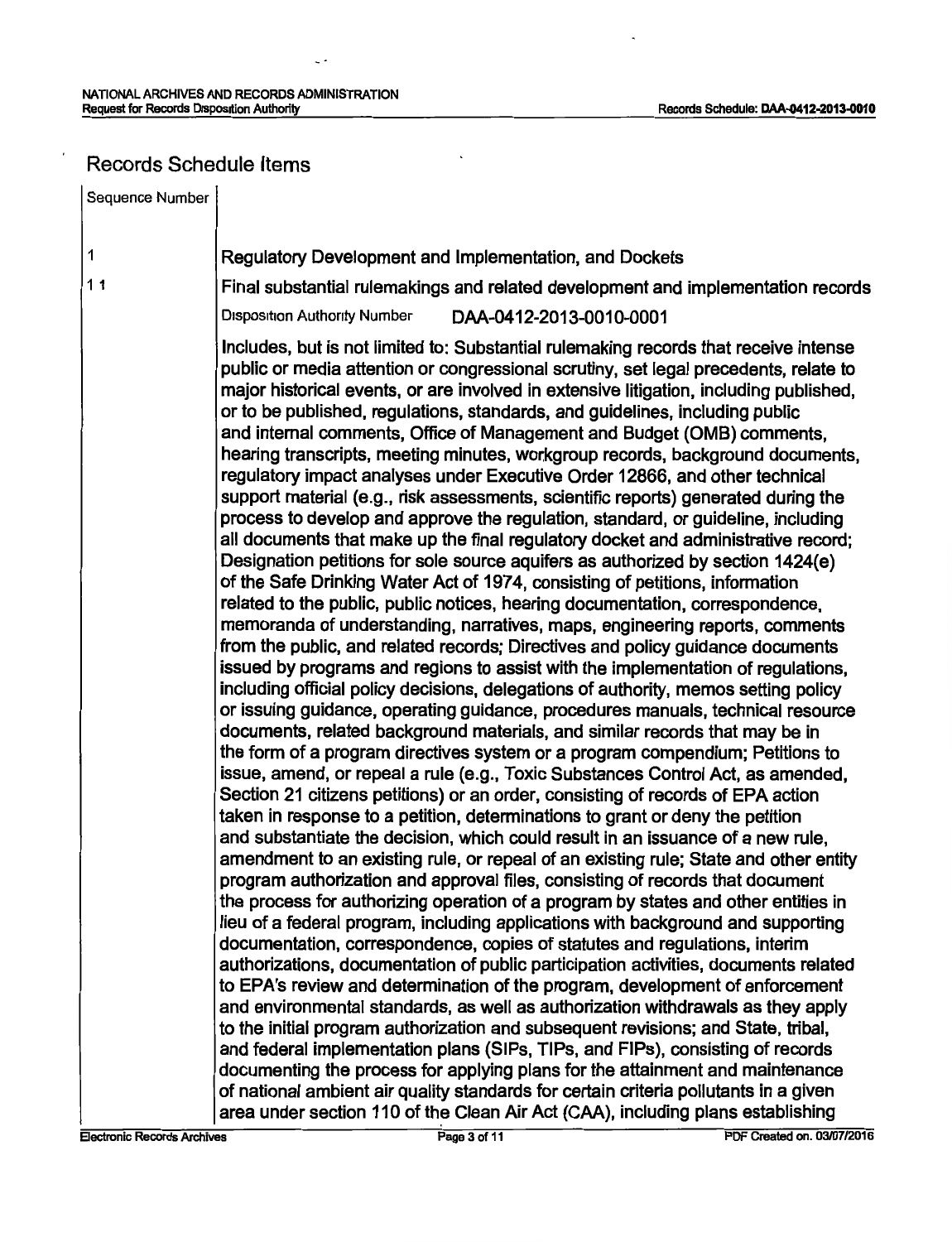emission standards to control designated pollutants upon EPA publication of final emission guidelines for designated facilities in accordance with section 111 (d) of the CAA, amendments, correspondence, copies of statutes and regulations, documentation of public participation activities, EPA's review and determination of the program, technical support documents, Federal Register notices, action memoranda, communications strategies, public comments, review forms, records related to the inspection and maintenance programs required by implementation plans, and related records.

| <b>Final Disposition</b>                                                                                                            | Permanent                                                                                                                                                                                                                                                                                                                                                                                                                                        |                     |
|-------------------------------------------------------------------------------------------------------------------------------------|--------------------------------------------------------------------------------------------------------------------------------------------------------------------------------------------------------------------------------------------------------------------------------------------------------------------------------------------------------------------------------------------------------------------------------------------------|---------------------|
| <b>Item Status</b>                                                                                                                  | <b>Active</b>                                                                                                                                                                                                                                                                                                                                                                                                                                    |                     |
| Is this item media neutral?                                                                                                         | Yes                                                                                                                                                                                                                                                                                                                                                                                                                                              |                     |
| Do any of the records covered<br>by this item currently exist in<br>electronic format(s) other than e-<br>mail and word processing? | Yes                                                                                                                                                                                                                                                                                                                                                                                                                                              |                     |
| Do any of the records covered<br>by this item exist as structured<br>electronic data?                                               | Yes                                                                                                                                                                                                                                                                                                                                                                                                                                              |                     |
| <b>Manual Citation</b>                                                                                                              |                                                                                                                                                                                                                                                                                                                                                                                                                                                  | <b>Manual Title</b> |
| EPA 1023 item a                                                                                                                     |                                                                                                                                                                                                                                                                                                                                                                                                                                                  |                     |
| <b>GRS or Superseded Authority</b><br>Citation                                                                                      | N1-412-06-7a(1)<br>N1-412-06-7a(2)<br>N1-412-07-2/6a(1)<br>N1-412-07-2/6a(2)<br>N1-412-04-4a<br>N1-412-07-2/8a(1)<br>N1-412-07-2/8a(2)<br>NC1-412-85-17/23a(1)<br>NC1-412-85-17/23a(2)<br>N1-412-07-59/3a(1)<br>N1-412-07-59/3a(2)<br>N1-412-07-30a(1)<br>N1-412-07-30a(2)<br>N1-412-07-2/10a(1)<br>N1-412-07-2/10a(2)<br>N1-412-07-27a(1)<br>N1-412-07-27a(2)<br>N1-412-007-27b(1)<br>N1-412-007-27b(2)<br>N1-412-07-11a(1)<br>N1-412-07-11a(2) |                     |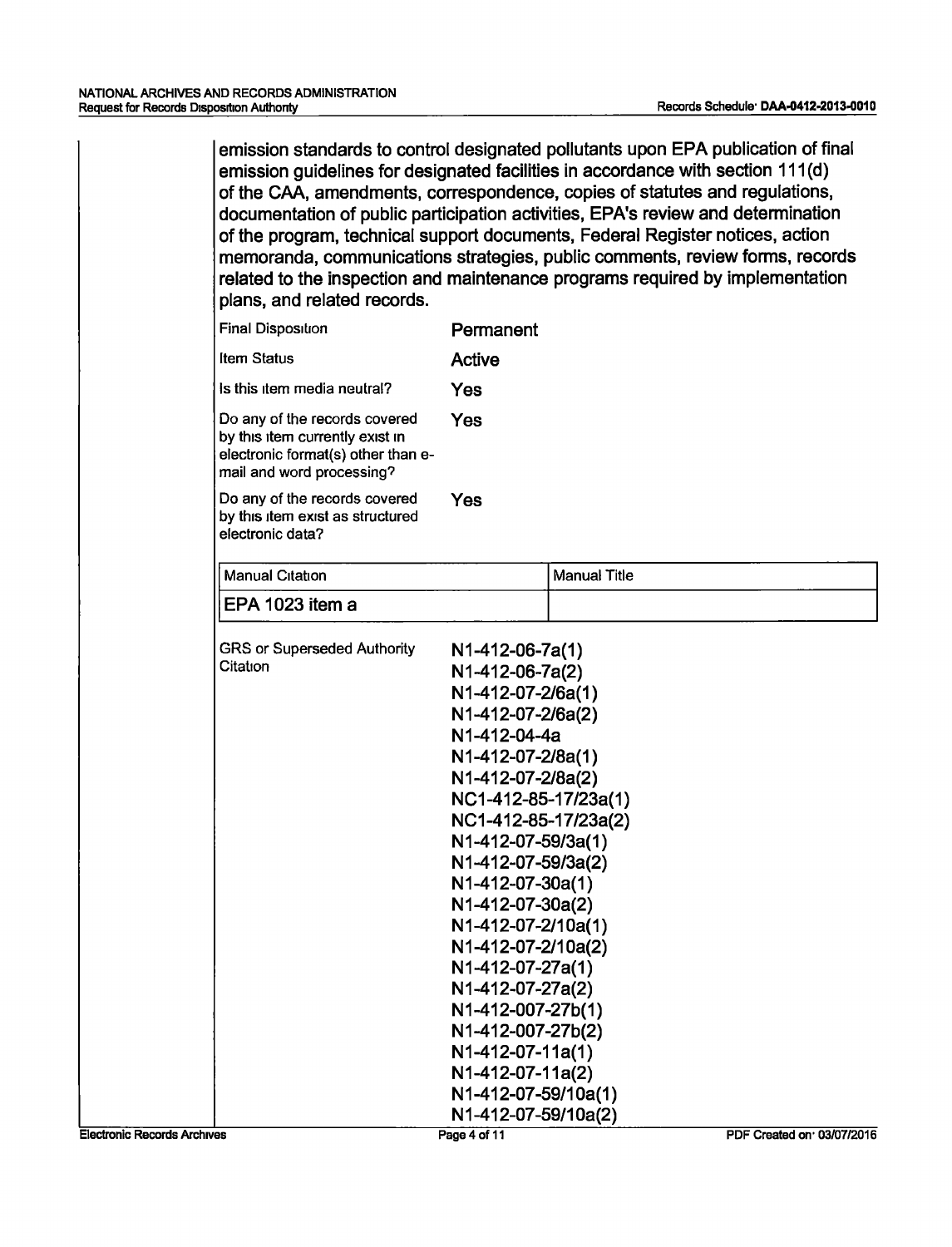|    |                                                                                                                                     | N1-412-07-2/13a(1)<br>N1-412-07-2/13a(2) |                                                                                                                                                                                                                                                        |
|----|-------------------------------------------------------------------------------------------------------------------------------------|------------------------------------------|--------------------------------------------------------------------------------------------------------------------------------------------------------------------------------------------------------------------------------------------------------|
|    | <b>Disposition Instruction</b>                                                                                                      |                                          |                                                                                                                                                                                                                                                        |
|    | <b>Cutoff Instruction</b>                                                                                                           | action.                                  | Close at end of calendar year or upon completion of                                                                                                                                                                                                    |
|    | Transfer to the National Archives<br>for Accessioning                                                                               | closure.                                 | Transfer to the National Archives 15 years after file                                                                                                                                                                                                  |
|    | <b>Additional Information</b>                                                                                                       |                                          |                                                                                                                                                                                                                                                        |
|    | What will be the date span of the<br>initial transfer of records to the<br>National Archives?                                       | Unknown                                  | Transfer of these records is ongoing.                                                                                                                                                                                                                  |
|    | How frequently will your agency<br>transfer these records to the<br><b>National Archives?</b>                                       | <b>Unknown</b>                           | Transfer of these records is ongoing.                                                                                                                                                                                                                  |
|    |                                                                                                                                     |                                          |                                                                                                                                                                                                                                                        |
| 12 | General dockets and nonsubstantial rulemaking records                                                                               |                                          |                                                                                                                                                                                                                                                        |
|    | <b>Disposition Authority Number</b>                                                                                                 |                                          | DAA-0412-2013-0010-0002                                                                                                                                                                                                                                |
|    | public review, and often, associated public comments.                                                                               |                                          | Includes: Nonsubstantial rulemaking records that have not met the threshold for<br>substantial rulemaking records covered in item a; and General dockets containing<br>documents not directly related to EPA's regulations that are made available for |
|    | <b>Final Disposition</b>                                                                                                            | Temporary                                |                                                                                                                                                                                                                                                        |
|    | <b>Item Status</b>                                                                                                                  | <b>Active</b>                            |                                                                                                                                                                                                                                                        |
|    | Is this item media neutral?                                                                                                         | Yes                                      |                                                                                                                                                                                                                                                        |
|    | Do any of the records covered<br>by this item currently exist in<br>electronic format(s) other than e-<br>mail and word processing? | Yes                                      |                                                                                                                                                                                                                                                        |
|    | Do any of the records covered<br>by this item exist as structured<br>electronic data?                                               | Yes                                      |                                                                                                                                                                                                                                                        |
|    | Manual Citation                                                                                                                     |                                          | <b>Manual Title</b>                                                                                                                                                                                                                                    |
|    | EPA 1023 item b                                                                                                                     |                                          |                                                                                                                                                                                                                                                        |
|    | <b>GRS or Superseded Authority</b><br>Citation                                                                                      | N1-412-04-4a                             |                                                                                                                                                                                                                                                        |
|    | <b>Disposition Instruction</b>                                                                                                      |                                          |                                                                                                                                                                                                                                                        |

 $\ddot{\phantom{a}}$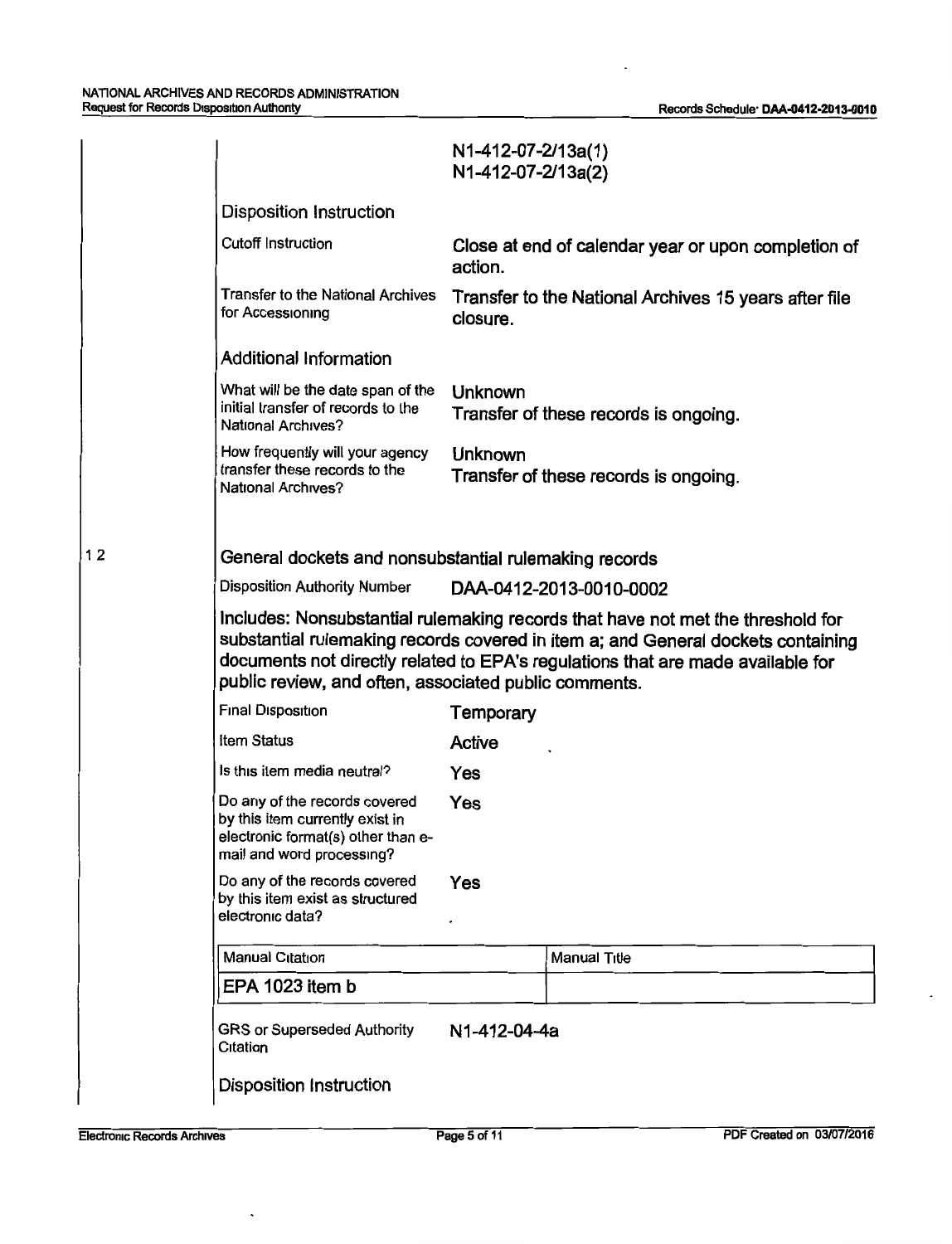|     | <b>Cutoff Instruction</b>                                                                                                           |                                                                                                         | Close at end of calendar yer or upon completion of                                                                                                                                                                                                                                                                                                                                                                                                                                                                                                                                                                                                                                                                                                                                                                                                 |
|-----|-------------------------------------------------------------------------------------------------------------------------------------|---------------------------------------------------------------------------------------------------------|----------------------------------------------------------------------------------------------------------------------------------------------------------------------------------------------------------------------------------------------------------------------------------------------------------------------------------------------------------------------------------------------------------------------------------------------------------------------------------------------------------------------------------------------------------------------------------------------------------------------------------------------------------------------------------------------------------------------------------------------------------------------------------------------------------------------------------------------------|
|     |                                                                                                                                     | action.                                                                                                 |                                                                                                                                                                                                                                                                                                                                                                                                                                                                                                                                                                                                                                                                                                                                                                                                                                                    |
|     | <b>Retention Period</b>                                                                                                             |                                                                                                         | Destroy 20 year(s) after file closure.                                                                                                                                                                                                                                                                                                                                                                                                                                                                                                                                                                                                                                                                                                                                                                                                             |
|     | <b>Additional Information</b>                                                                                                       |                                                                                                         |                                                                                                                                                                                                                                                                                                                                                                                                                                                                                                                                                                                                                                                                                                                                                                                                                                                    |
|     | <b>GAO Approval</b>                                                                                                                 | <b>Not Required</b>                                                                                     |                                                                                                                                                                                                                                                                                                                                                                                                                                                                                                                                                                                                                                                                                                                                                                                                                                                    |
| 1.3 | Nonfinal rulemakings and state standards records                                                                                    |                                                                                                         |                                                                                                                                                                                                                                                                                                                                                                                                                                                                                                                                                                                                                                                                                                                                                                                                                                                    |
|     | <b>Disposition Authority Number</b>                                                                                                 |                                                                                                         | DAA-0412-2013-0010-0003                                                                                                                                                                                                                                                                                                                                                                                                                                                                                                                                                                                                                                                                                                                                                                                                                            |
|     | meeting records, organizing charters, reports, and related records.                                                                 |                                                                                                         | Includes, but is not limited to: Directives and policy guidance documents that<br>are not issued or released to the public; Nonfinal regulations, standards, and<br>guidelines, including public and internal comments, OMB comments, hearing<br>transcripts, meeting minutes, background documents, and other technical support<br>material generated during the development and approval process; Records related<br>to the development of enforcement and environmental standards by states and<br>territories and submitted to EPA for review and approval, consisting of letters<br>requesting legal interpretation and opinions, copies of state acts or programs,<br>regional office reviews and comments, technical reviews, and related records; and<br>Rulemaking committees and workgroup materials for nonfinal regulations, including |
|     | <b>Final Disposition</b>                                                                                                            | Temporary                                                                                               |                                                                                                                                                                                                                                                                                                                                                                                                                                                                                                                                                                                                                                                                                                                                                                                                                                                    |
|     | Item Status                                                                                                                         | Active                                                                                                  |                                                                                                                                                                                                                                                                                                                                                                                                                                                                                                                                                                                                                                                                                                                                                                                                                                                    |
|     | is this item media neutral?                                                                                                         | Yes                                                                                                     |                                                                                                                                                                                                                                                                                                                                                                                                                                                                                                                                                                                                                                                                                                                                                                                                                                                    |
|     | Do any of the records covered<br>by this item currently exist in<br>electronic format(s) other than e-<br>mail and word processing? | Yes                                                                                                     |                                                                                                                                                                                                                                                                                                                                                                                                                                                                                                                                                                                                                                                                                                                                                                                                                                                    |
|     | Do any of the records covered<br>by this item exist as structured<br>electronic data?                                               | Yes                                                                                                     |                                                                                                                                                                                                                                                                                                                                                                                                                                                                                                                                                                                                                                                                                                                                                                                                                                                    |
|     | <b>Manual Citation</b>                                                                                                              |                                                                                                         | <b>Manual Title</b>                                                                                                                                                                                                                                                                                                                                                                                                                                                                                                                                                                                                                                                                                                                                                                                                                                |
|     | EPA 1023 item c                                                                                                                     |                                                                                                         |                                                                                                                                                                                                                                                                                                                                                                                                                                                                                                                                                                                                                                                                                                                                                                                                                                                    |
|     | <b>GRS or Superseded Authority</b><br>Citation                                                                                      | N1-412-06-7b<br>N1-412-07-2/6b<br>N1-412-04-4b<br>N1-412-07-58/3b<br>N1-412-07-2/13b<br>N1-412-07-53/5a |                                                                                                                                                                                                                                                                                                                                                                                                                                                                                                                                                                                                                                                                                                                                                                                                                                                    |
|     | <b>Disposition Instruction</b>                                                                                                      |                                                                                                         | $\pmb{\cdot}$                                                                                                                                                                                                                                                                                                                                                                                                                                                                                                                                                                                                                                                                                                                                                                                                                                      |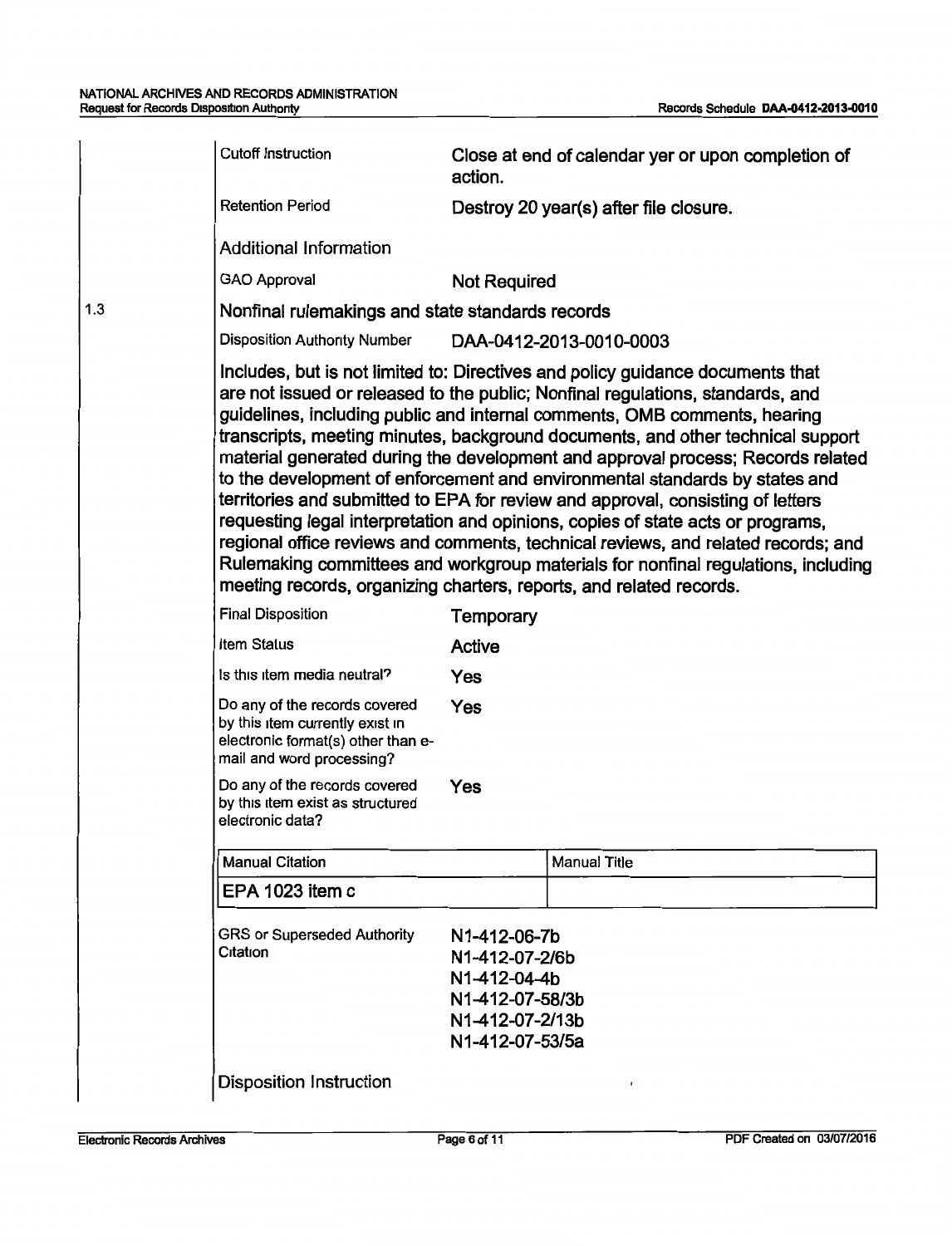|     | <b>Cutoff Instruction</b>                                                                                                           | action.                                                                                                | Close at end of calendar year or upon completion of                                                                                                                                                                                                                                                                                                                                                                                                                                                                                                                                                                                                                              |
|-----|-------------------------------------------------------------------------------------------------------------------------------------|--------------------------------------------------------------------------------------------------------|----------------------------------------------------------------------------------------------------------------------------------------------------------------------------------------------------------------------------------------------------------------------------------------------------------------------------------------------------------------------------------------------------------------------------------------------------------------------------------------------------------------------------------------------------------------------------------------------------------------------------------------------------------------------------------|
|     | <b>Retention Period</b>                                                                                                             |                                                                                                        | Destroy 10 year(s) after file closure.                                                                                                                                                                                                                                                                                                                                                                                                                                                                                                                                                                                                                                           |
|     | <b>Additional Information</b>                                                                                                       |                                                                                                        |                                                                                                                                                                                                                                                                                                                                                                                                                                                                                                                                                                                                                                                                                  |
|     | <b>GAO Approval</b>                                                                                                                 | <b>Not Required</b>                                                                                    |                                                                                                                                                                                                                                                                                                                                                                                                                                                                                                                                                                                                                                                                                  |
| 1.4 | Other regulatory development and implementation records                                                                             |                                                                                                        |                                                                                                                                                                                                                                                                                                                                                                                                                                                                                                                                                                                                                                                                                  |
|     | <b>Disposition Authority Number</b>                                                                                                 |                                                                                                        | DAA-0412-2013-0010-0004                                                                                                                                                                                                                                                                                                                                                                                                                                                                                                                                                                                                                                                          |
|     | related records.                                                                                                                    |                                                                                                        | Includes, but is not limited to: Federal Register notices that are not maintained in a<br>docket; Information Collection Requests (ICR) and Information Collection Budgets<br>(ICB) submitted to OMB and Congress, including reports, responses to OMB's<br>request for information, supporting statements, OMB forms, correspondence,<br>statistics, comments, and other records relating to the justification of the<br>information collection and its approval by EPA and OMB; and Transportation plans<br>developed to achieve national ambient air quality, consisting of transportation<br>control plans that become part of SIPs, conformity determinations, studies, and |
|     | <b>Final Disposition</b>                                                                                                            | Temporary                                                                                              |                                                                                                                                                                                                                                                                                                                                                                                                                                                                                                                                                                                                                                                                                  |
|     | Item Status                                                                                                                         | Active                                                                                                 |                                                                                                                                                                                                                                                                                                                                                                                                                                                                                                                                                                                                                                                                                  |
|     | Is this item media neutral?                                                                                                         | Yes                                                                                                    |                                                                                                                                                                                                                                                                                                                                                                                                                                                                                                                                                                                                                                                                                  |
|     | Do any of the records covered<br>by this item currently exist in<br>electronic format(s) other than e-<br>mail and word processing? | Yes                                                                                                    |                                                                                                                                                                                                                                                                                                                                                                                                                                                                                                                                                                                                                                                                                  |
|     | Do any of the records covered<br>by this item exist as structured<br>electronic data?                                               | Yes                                                                                                    |                                                                                                                                                                                                                                                                                                                                                                                                                                                                                                                                                                                                                                                                                  |
|     | <b>Manual Citation</b>                                                                                                              |                                                                                                        | <b>Manual Title</b>                                                                                                                                                                                                                                                                                                                                                                                                                                                                                                                                                                                                                                                              |
|     | EPA 1023 item d                                                                                                                     |                                                                                                        |                                                                                                                                                                                                                                                                                                                                                                                                                                                                                                                                                                                                                                                                                  |
|     | <b>GRS or Superseded Authority</b><br>Citation                                                                                      | N1-412-07-24a<br>N1-412-07-24b<br>N1-412-08-13a<br>N1-412-08-13b<br>N1-412-07-1/12a<br>N1-412-07-68/4a |                                                                                                                                                                                                                                                                                                                                                                                                                                                                                                                                                                                                                                                                                  |
|     | <b>Disposition Instruction</b>                                                                                                      |                                                                                                        |                                                                                                                                                                                                                                                                                                                                                                                                                                                                                                                                                                                                                                                                                  |
|     | <b>Cutoff Instruction</b>                                                                                                           | of action.                                                                                             | Close at end of the calendar year or upon completion                                                                                                                                                                                                                                                                                                                                                                                                                                                                                                                                                                                                                             |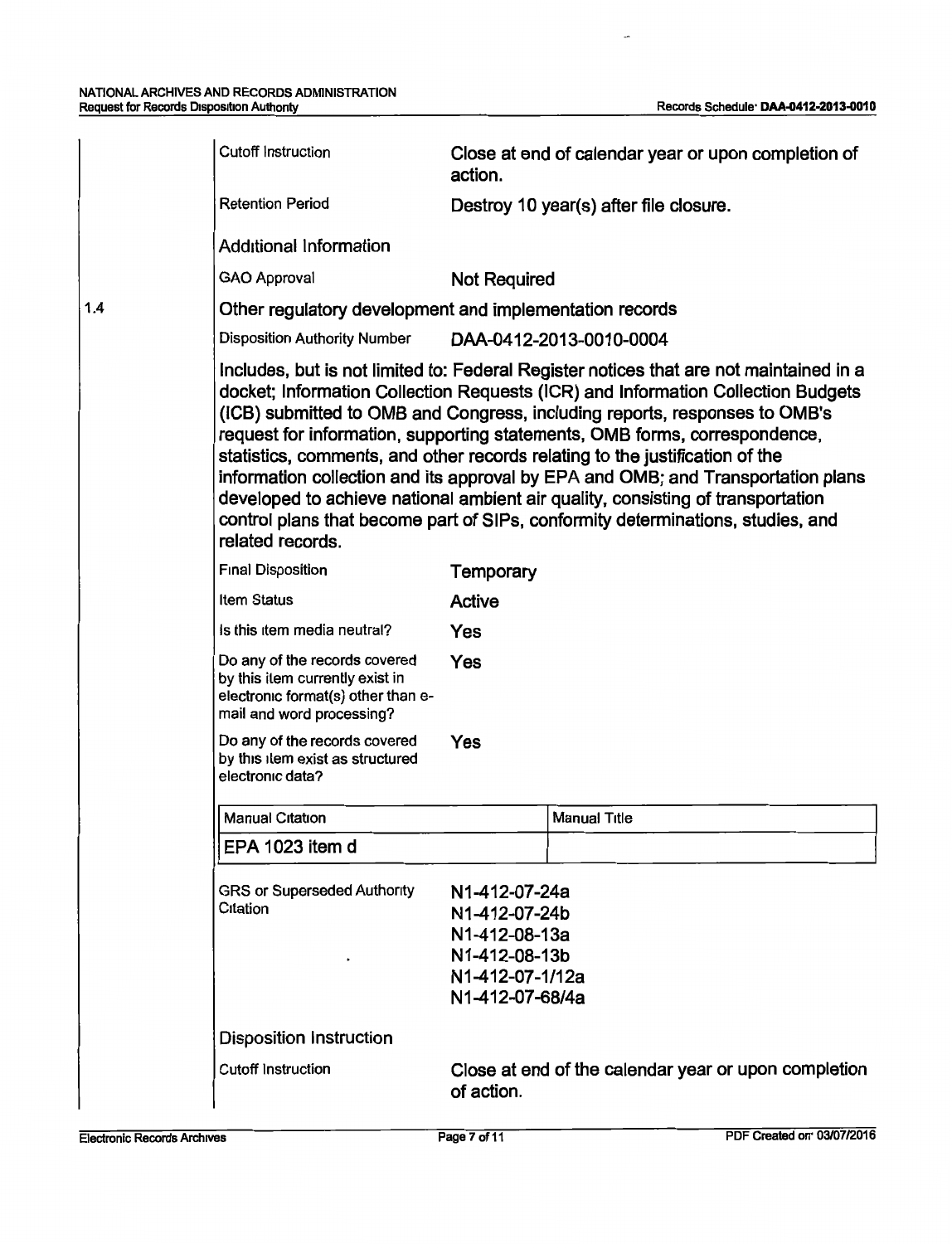Retention Period **Destroy 5 year(s) after file closure.** 

Additional Information

GAO Approval Not Required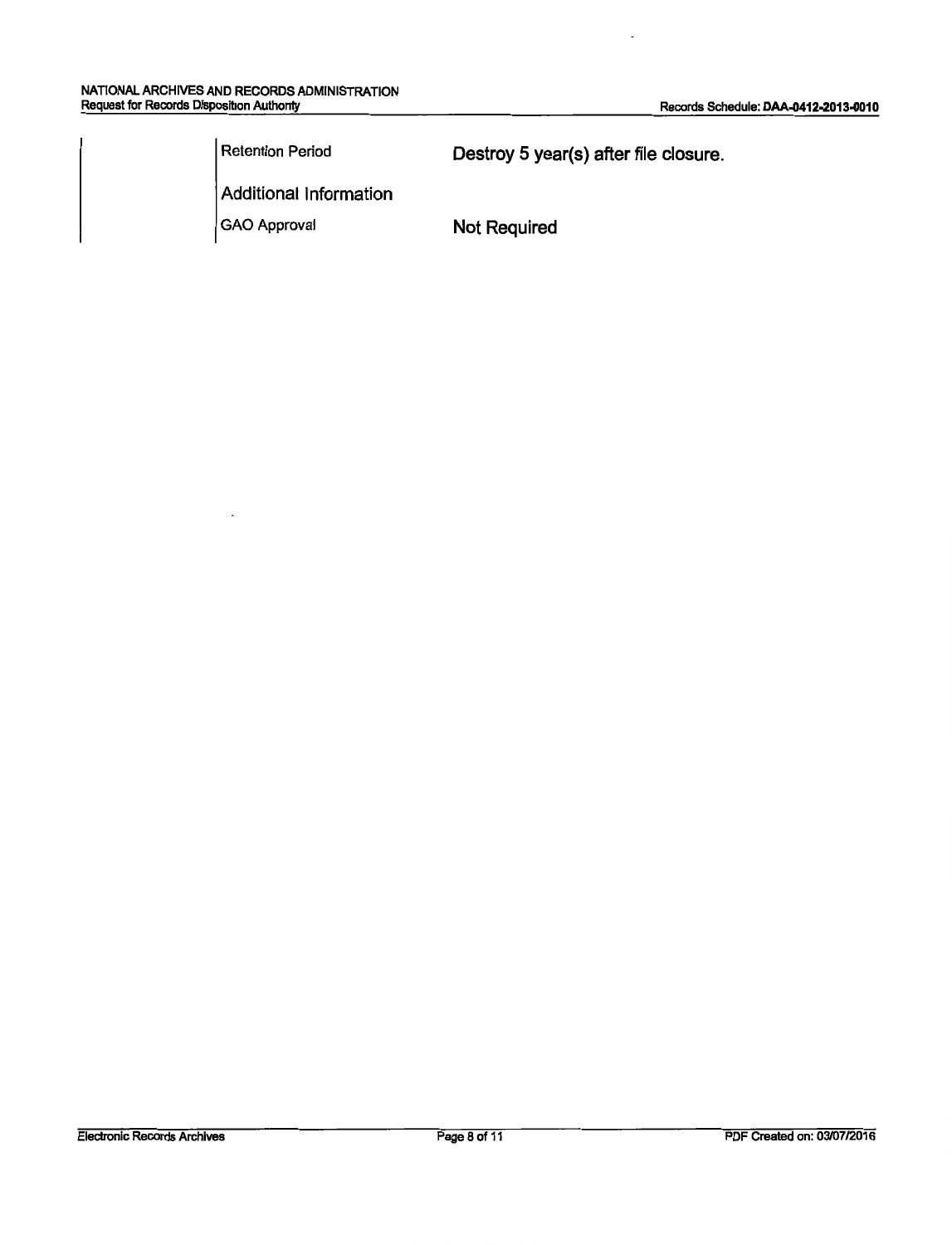## Agency Certification

I hereby certify that I am authorized to act for this agency in matters pertammg to the disposition of its records and that the records proposed for disposal m this schedule are not now needed for the business of the agency or will not be needed after the retention periods specified.

#### Signatory Information

| <b>Date</b> | <b>Action</b>                       | <b>By</b>                  | <b>Title</b>                            | Organization                                                                                             |
|-------------|-------------------------------------|----------------------------|-----------------------------------------|----------------------------------------------------------------------------------------------------------|
| 07/02/2013  | Certify                             | <b>John Ellis</b>          | <b>Agency Records Off</b><br>icer       | <b>Office of Environmental</b><br>Information - Office of<br><b>Information Collection</b>               |
| 07/09/2013  | <b>Return for Revisio</b><br>n      | Henry Wolfinger            | Appraiser                               | <b>National Archives and</b><br><b>Records Administration</b><br>- Records Management<br><b>Services</b> |
| 08/09/2013  | <b>Submit For Certific</b><br>ation | <b>Sandy York</b>          | <b>Records Information</b><br>Manager V | <b>Office of Environmental</b><br>Information -<br>records and Content<br><b>Management Branch</b>       |
| 08/20/2013  | Certify                             | <b>John Ellis</b>          | <b>Agency Records Off</b><br>icer       | <b>Office of Environmental</b><br>Information - Office of<br><b>Information Collection</b>               |
| 10/15/2015  | <b>Return for Revisio</b><br>n      | Jessica<br><b>Blessman</b> | <b>Appraisal Archivist</b>              | <b>National Archives and</b><br><b>Records Administration</b><br>- Records Management<br><b>Services</b> |
| 11/03/2015  | <b>Submit For Certific</b><br>ation | <b>Sandy York</b>          | <b>Records Information</b><br>Manager V | <b>Office of Environmental</b><br>Information -<br>records and Content<br><b>Management Branch</b>       |
| 11/09/2015  | Certify                             | <b>John Ellis</b>          | <b>Agency Records Off</b><br>icer       | <b>Office of Environmental</b><br>Information - Office of<br><b>Information Collection</b>               |
| 02/01/2016  | <b>Return for Revisio</b><br>n      | Jessica<br><b>Blessman</b> | <b>Appraisal Archivist</b>              | <b>National Archives and</b><br><b>Records Administration</b><br>- Records Management<br><b>Services</b> |
| 02/02/2016  | <b>Submit For Certific</b><br>ation | <b>Sandy York</b>          | <b>Records Information</b><br>Manager V | <b>Office of Environmental</b><br>Information -<br>records and Content<br><b>Management Branch</b>       |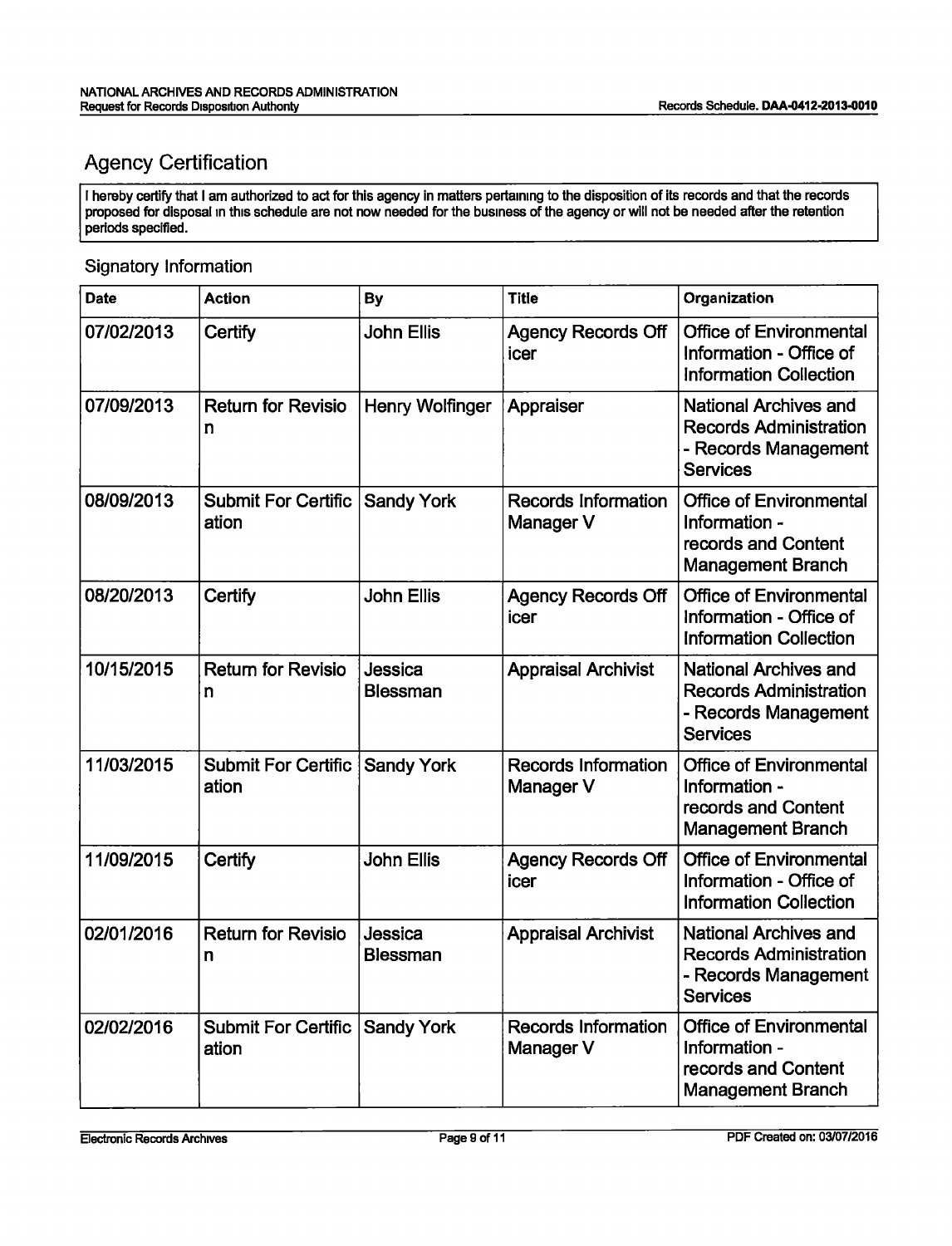| 02/03/2016 | Certify                           | <b>John Ellis</b>          | <b>Agency Records Off</b><br>icer                            | <b>Office of Environmental</b><br>Information - Office of<br><b>Information Collection</b>               |
|------------|-----------------------------------|----------------------------|--------------------------------------------------------------|----------------------------------------------------------------------------------------------------------|
| 03/01/2016 | <b>Submit for Concur</b><br>rence | <b>Kate Flaherty</b>       | Appraiser                                                    | <b>National Archives and</b><br><b>Records Administration</b><br>- Records Management<br><b>Services</b> |
| 03/01/2016 | Concur                            | Margaret<br><b>Hawkins</b> | <b>Director of Records</b><br><b>Management Servic</b><br>es | <b>National Records</b><br><b>Management Program</b><br>- ACNR Records<br><b>Management Serivces</b>     |
| 03/01/2016 | Concur                            | Margaret<br><b>Hawkins</b> | <b>Director of Records</b><br><b>Management Servic</b><br>es | <b>National Records</b><br><b>Management Program</b><br>- ACNR Records<br><b>Management Serivces</b>     |
| 03/02/2016 | Approve                           | David Ferriero             | <b>Archivist of the Unite</b><br>d States                    | <b>Office of the Archivist -</b><br><b>Office of the Archivist</b>                                       |

 $\ddot{\phantom{a}}$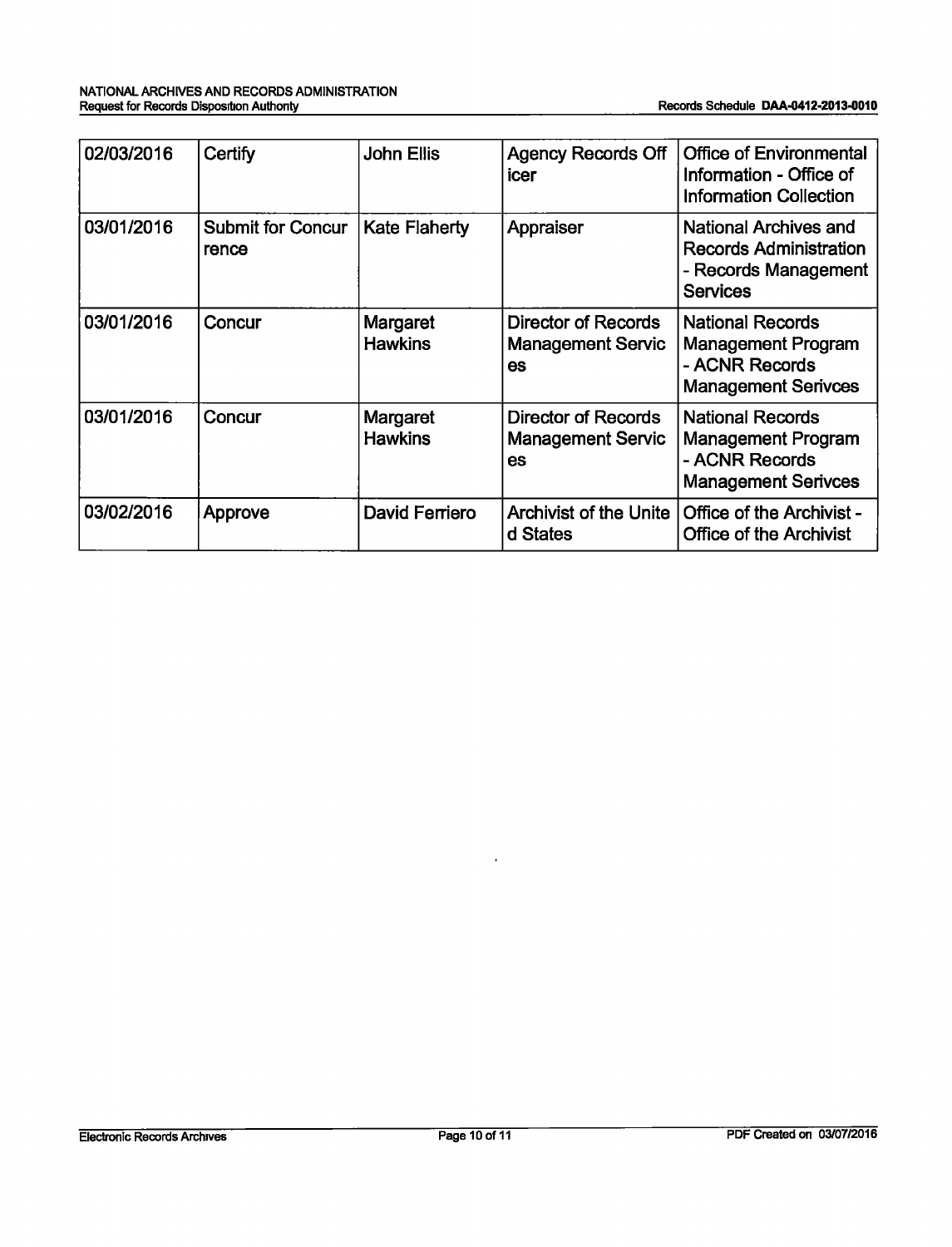**Business Reference Model (BRM) Category - 306 Regulatory Development** 

Activities associated with developing regulations, policies, and guidance to implement laws. This includes, but is not limited to: rulemaking, policy and guidance development to assist in the interpretation and implementation of regulations; public comments regarding proposed and final rules; and rule publication of proposed and final rules in the Federal Register and Code of Federal Regulations. It also covers general, nonrulemaking dockets and Federal Register notices used to provide· information to and ask for comments from the public for nonrulemaking activities.

| <b>Previous</b><br><b>Schedule</b> | <b>Previous Title</b>                                                                                                                                                                                                                                 | <b>Previous Retention</b>                                                                                                                                                                                                                                                                               | <b>New</b><br><b>Schedule</b> |
|------------------------------------|-------------------------------------------------------------------------------------------------------------------------------------------------------------------------------------------------------------------------------------------------------|---------------------------------------------------------------------------------------------------------------------------------------------------------------------------------------------------------------------------------------------------------------------------------------------------------|-------------------------------|
| 007a(1)<br>N1-412-06-<br>7a(1)     | Directives and Policy Guidance<br>Documents Issued by Specific<br>Programs and Regions -<br>Published or released to the<br>public and related background<br>materials - Nonelectronic                                                                | Close inactive records upon<br>issuance or publication or<br>when superseded. Transfer<br>to the National Archives in 5<br>year blocks, 20 years after<br>file closure.                                                                                                                                 | 1023a                         |
| 007a(2)<br>N1-412-06-<br>7a(2)     | Directives and Policy Guidance<br>Documents Issued by Specific<br>Programs and Regions -<br>Published or released to the<br>public and related background<br>materials - Electronic                                                                   | Close inactive records upon<br>issuance or publication or<br>when superseded. Transfer<br>to the National Archives 5<br>years after file closure, with<br>any related documentation<br>and external finding aids, as<br>specified in 36 CFR 1235.44-<br>1235.50 or standards<br>applicable at the time. | 1023a                         |
| 007a(3)<br>N1-412-06-<br>7a(3)     | Directives and Policy Guidance<br>Documents Issued by Specific<br>Programs and Regions -<br>Published or released to the<br>public and related background<br>materials - Electronic copy of<br>records transferred to the<br><b>National Archives</b> | Close file upon transfer to the<br>National Archives. Delete<br>after electronic record copy is<br>successfully transferred to the<br><b>National Archives.</b>                                                                                                                                         | 1023<br>guidance<br>008a      |
| 007b<br>N1-412-06-<br>7b           | Directives and Policy Guidance<br>Documents Issued by Specific<br>Programs and Regions -<br>Unpublished or not released to<br>the public and related<br>background materials                                                                          | Close inactive records upon<br>decision to not publish or<br>issue. Destroy 10 years after<br>file closure.                                                                                                                                                                                             | 1023c                         |
| 149a(1)<br>N1-412-07-<br>2/6a(1)   | Regulations, Standards, and<br>Guidelines - Published<br>regulations, standards, and<br>quidelines - Nonelectronic                                                                                                                                    | Close inactive records upon<br>promulgation of rule or<br>approval of guideline.<br><b>Transfer to the National</b><br>Archives 20 years after file<br>closure. If record is<br>microform, destroy paper<br>after quality assurance is<br>completed.                                                    | 1023a                         |
| 149a(2)<br>N1-412-07-<br>2/6a(2)   | Regulations, Standards, and<br>Guidelines - Published<br>regulations, standards, and                                                                                                                                                                  | Close inactive records upon<br>promulgation of rule or<br>approval of guideline.                                                                                                                                                                                                                        | 1023a                         |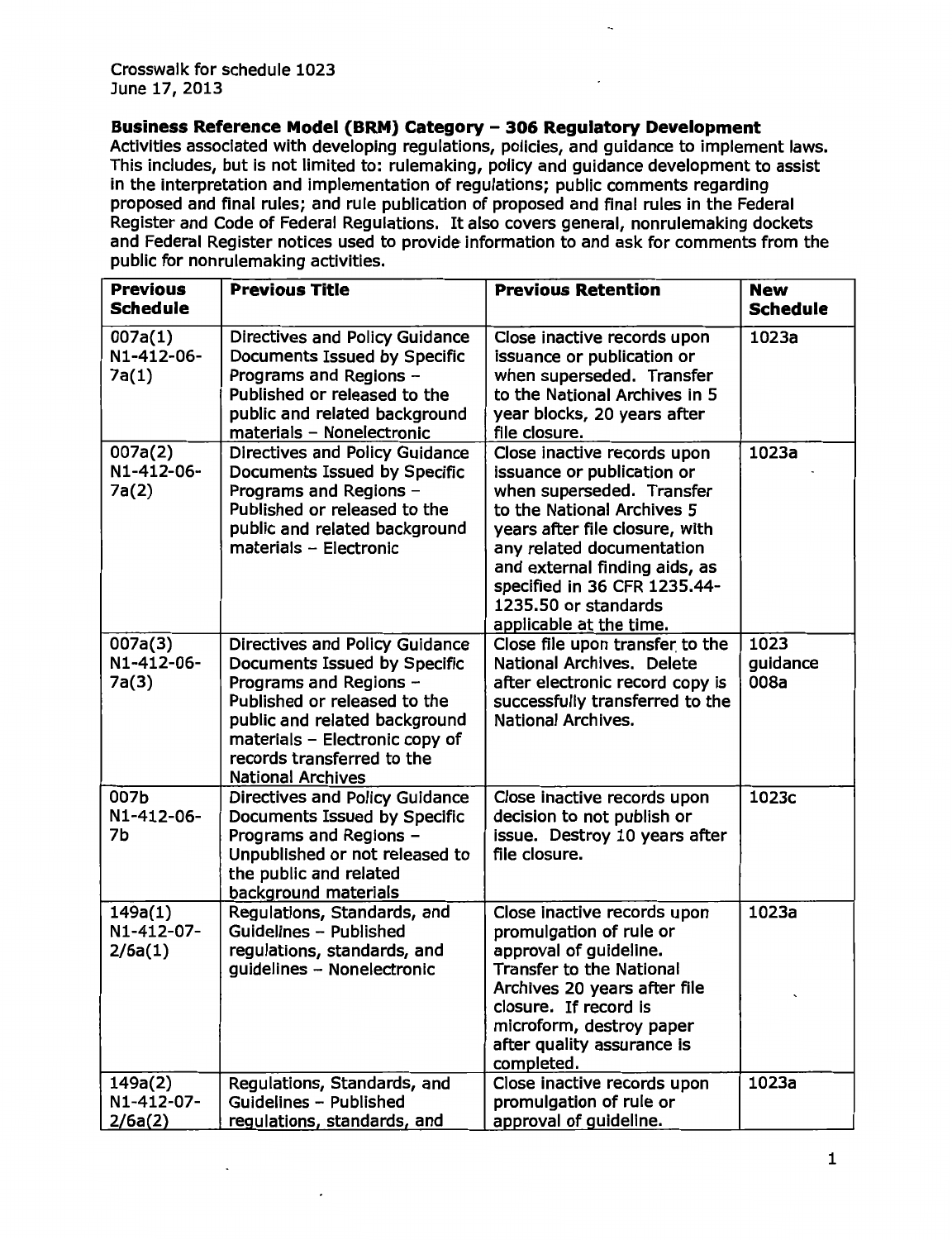| <b>Previous</b><br><b>Schedule</b>     | <b>Previous Title</b>                                                                                                                                                             | <b>Previous Retention</b>                                                                                                                                                                                                         | <b>New</b><br><b>Schedule</b> |
|----------------------------------------|-----------------------------------------------------------------------------------------------------------------------------------------------------------------------------------|-----------------------------------------------------------------------------------------------------------------------------------------------------------------------------------------------------------------------------------|-------------------------------|
|                                        | guidelines - Electronic                                                                                                                                                           | <b>Transfer to the National</b><br>Archives 5 years after file<br>closure, with any related<br>documentation and external<br>finding aids, as specified in 36<br>CFR 1235.44-1235.50 or<br>standards applicable at the<br>time.   |                               |
| 149a(3)<br>N1-412-07-<br>2/6a(3)       | Regulations, Standards, and<br>Guidelines - Published<br>regulations, standards, and<br>guidelines - Electronic copy of<br>records transferred to the<br><b>National Archives</b> | Close file upon transfer to the<br><b>National Archives. Delete</b><br>after electronic record copy is<br>successfully transferred to the<br><b>National Archives.</b>                                                            | 1023<br>guidance<br>008a      |
| 149b<br>N1-412-07-<br>2/6 <sub>b</sub> | Regulations, Standards, and<br>Guidelines - Unpublished<br>regulations, standards, and<br>guidelines                                                                              | Close inactive records upon<br>decision to not publish the<br>regulation, standard, or<br>guideline. Destroy 10 years<br>after file closure. If record is<br>microform, destroy paper<br>after quality assurance is<br>completed. | 1023c                         |
| 150a<br>N1-412-04-<br>4a               | Dockets - Final docket                                                                                                                                                            | Close inactive records after<br>publication of rule or close of<br>docket. Destroy 20 years<br>after file closure.                                                                                                                | 1023a and<br>1023b            |
| 150b<br>N1-412-04-<br>4b               | Dockets - Inactive, nonfinal<br>docket, and documents of<br>short-term value                                                                                                      | Close inactive records 5 years<br>after last activity. Destroy 5<br>years after file closure.                                                                                                                                     | 1023c                         |
| 199a<br>N1-412-07-<br>24a              | <b>Information Collection</b><br>Requests and Reports -<br><b>Information collection budget</b><br>reports submitted to OMB and<br>Congress                                       | Close inactive records after<br>submission of annual report<br>to OMB. Destroy 5 years<br>after file closure.                                                                                                                     | 1023d                         |
| 199b<br>N1-412-07-<br>24b              | <b>Information Collection</b><br>Requests and Reports -<br>Information collection requests<br>submitted to OMB for approval                                                       | Close inactive records on<br>approval or disapproval of<br>request. Destroy 7 years<br>after file closure.                                                                                                                        | 1023d                         |
| 204a(1)<br>N1-412-07-<br>2/8a(1)       | <b>State and Other Entity</b><br>Program Authorization and<br>Approval Files - Record copy -<br>Nonelectronic                                                                     | Close inactive records at end<br>of year or after new<br>authorization is signed.<br><b>Transfer to the National</b><br>Archives in 5 year blocks 20<br>years after file closure.                                                 | 1023a                         |
| 204a(2)<br>N1-412-07-<br>2/8a(2)       | <b>State and Other Entity</b><br>Program Authorization and<br>Approval Files - Record copy -<br>Electronic                                                                        | Close inactive records at end<br>of year or after new<br>authorization is signed.<br><b>Transfer to the National</b><br>Archives 5 years after file<br>closure, with any related<br>documentation and external                    | 1023a                         |

 $\hat{\phantom{a}}$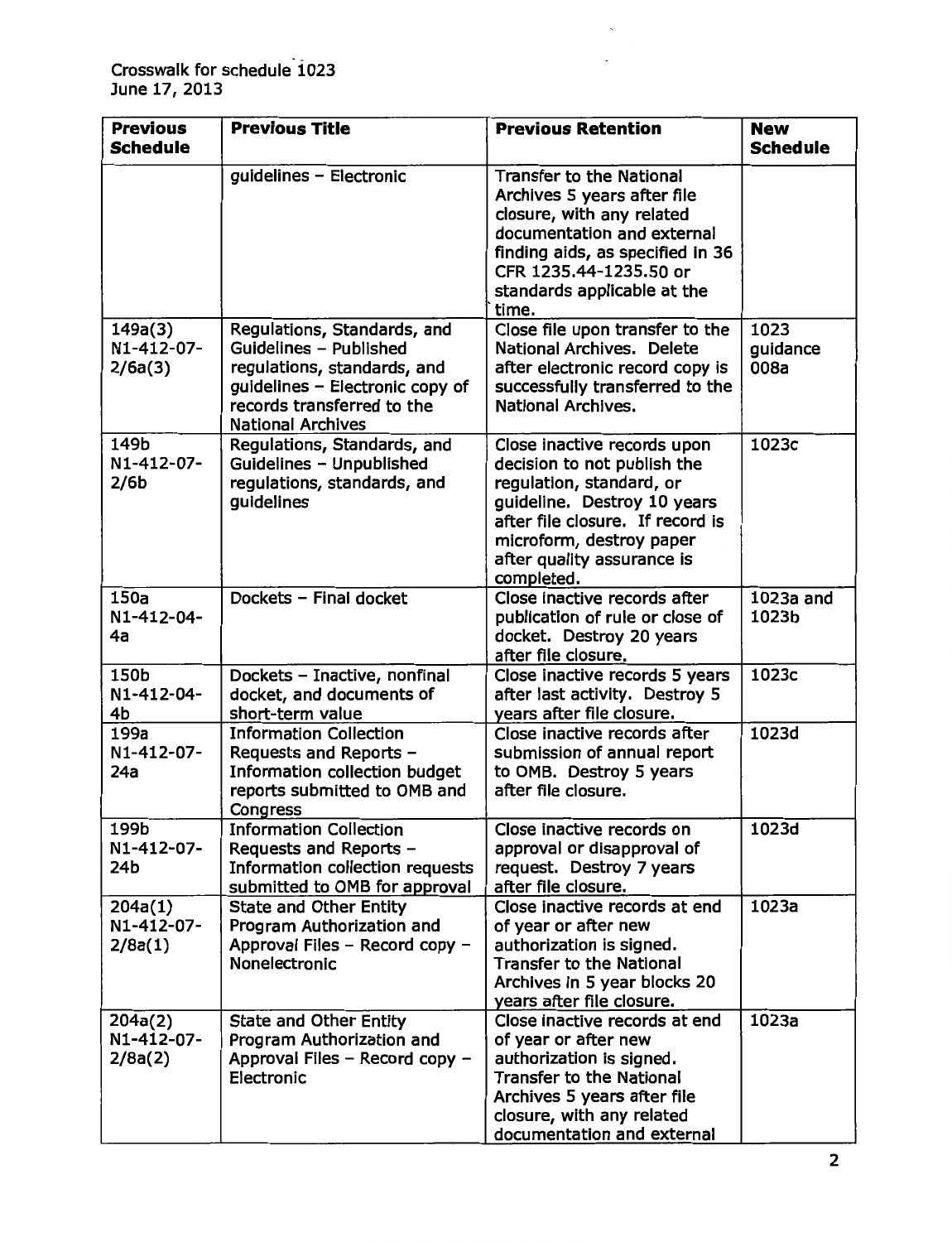$\overline{\phantom{a}}$ 

| <b>Previous</b><br><b>Schedule</b>                | <b>Previous Title</b>                                                                                                                                | <b>Previous Retention</b>                                                                                                                                                                                                                                                                        | <b>New</b><br><b>Schedule</b> |
|---------------------------------------------------|------------------------------------------------------------------------------------------------------------------------------------------------------|--------------------------------------------------------------------------------------------------------------------------------------------------------------------------------------------------------------------------------------------------------------------------------------------------|-------------------------------|
|                                                   |                                                                                                                                                      | finding aids, as specified in 36<br>CFR 1235.44-1235.50 or<br>standards applicable at the<br>time.                                                                                                                                                                                               |                               |
| 204a(3)<br>N1-412-07-<br>2/8a(3)                  | <b>State and Other Entity</b><br>Program Authorization and<br>Approval Files - Electronic<br>copy of records transferred to<br>the National Archives | Close file upon transfer to the<br><b>National Archives. Delete</b><br>after electronic record copy is<br>successfully transferred to the<br><b>National Archives.</b>                                                                                                                           | 1023<br>guidance<br>008a      |
| 212a(1)<br><b>NC1-412-</b><br>$85 -$<br>17/23a(1) | Sole Source Acquifer Files -<br>Record copy - Nonelectronic                                                                                          | Close inactive records at end<br>of year. Transfer to the<br>National Archives 25 years<br>after file closure.                                                                                                                                                                                   | 1023a                         |
| 212a(2)<br>NC1-412-<br>85-<br>17/23a(2)           | Sole Source Aquifer Files -<br>Record copy - Electronic                                                                                              | Close inactive records at end<br>of year. Transfer to the<br>National Archives 5 years<br>after file closure with any<br>related documentation and<br>external finding aids, as<br>specified in 36 CFR 1235.44-<br>1235.50 or standards<br>applicable at the time.                               | 1023a                         |
| 212a(3)<br><b>NC1-412-</b><br>$85 -$<br>17/23a(3) | Sole Source Aquifer Files -<br>Electronic copy of records<br>transferred to the National<br><b>Archives</b>                                          | Close file upon transfer to the<br><b>National Archives. Delete</b><br>after electronic record copy is<br>successfully transferred to the<br><b>National Archives.</b>                                                                                                                           | 1023<br>guidance<br>008a      |
| 217a(1)<br>N1-412-07-<br>59/3a(1)                 | <b>State, Tribal and Federal</b><br>Implementation Plans - Record<br>copy - Nonelectronic                                                            | Close inactive records as<br>plans are revised or<br>superseded. Transfer to the<br>National Archives in 5 year<br>blocks 20 years after file<br>closure.                                                                                                                                        | 1023a                         |
| 217a(2)<br>N1-412-07-<br>59/3a(2)                 | <b>State, Tribal and Federal</b><br>Implementation Plans - Record<br>copy - Electronic                                                               | Close inactive records as<br>plans are revised or<br>superseded. Transfer to the<br><b>National Archives 5 years</b><br>after file closure with any<br>related documentation and<br>external finding aids, as<br>specified in 36 CFR 1235.44-<br>1235.50 or standards<br>applicable at the time. | 1023a                         |
| 217a(3)<br>N1-412-07-<br>59/3a(3)                 | State, Tribal and Federal<br>Implementation Plans -<br>Electronic copy of records<br>transferred to the National<br><b>Archives</b>                  | Close file upon transfer to the<br><b>National Archives. Delete</b><br>after electronic record copy is<br>successfully transferred to the<br>National Archives.                                                                                                                                  | 1023<br>guidance<br>008a      |
| 218a<br>N1-412-08-<br>13a                         | Transportation Plans -<br>Transportation control plans                                                                                               | Close inactive records upon<br>completion of plans. Destroy<br>7 years after file closure.                                                                                                                                                                                                       | 1023d                         |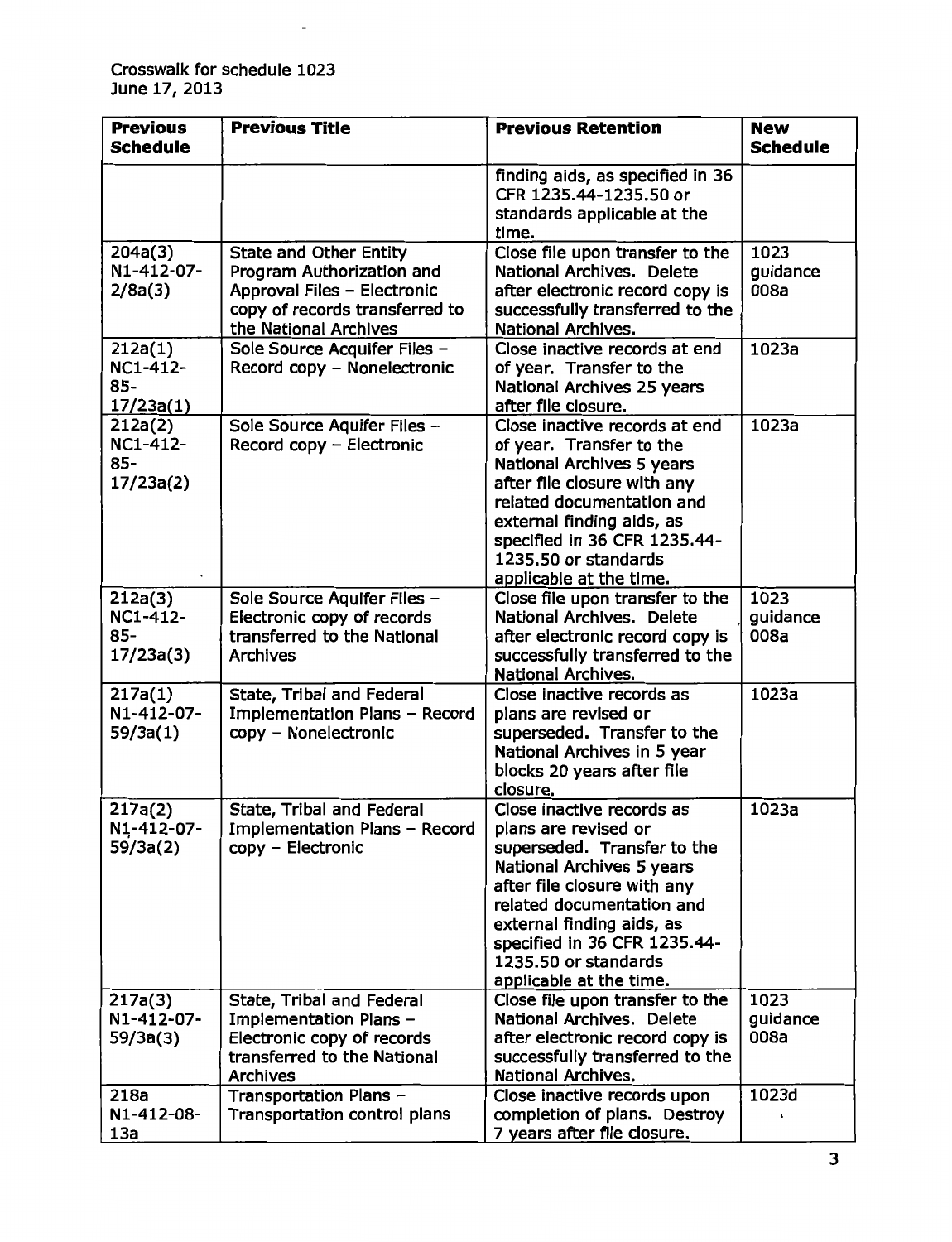| <b>Previous</b><br><b>Schedule</b>    | <b>Previous Title</b>                                                                                                                                                  | <b>Previous Retention</b>                                                                                                                                                                                                                                                                                                     | <b>New</b><br><b>Schedule</b> |
|---------------------------------------|------------------------------------------------------------------------------------------------------------------------------------------------------------------------|-------------------------------------------------------------------------------------------------------------------------------------------------------------------------------------------------------------------------------------------------------------------------------------------------------------------------------|-------------------------------|
| 218b<br>N1-412-08-<br>13 <sub>b</sub> | Transportation Plans -<br><b>Transportation conformity</b><br>determinations                                                                                           | Close inactive records upon<br>completion of plans. Destroy<br>4 years after file closure.                                                                                                                                                                                                                                    | 1023d                         |
| 260a(1)<br>N1-412-07-<br>30a(1)       | <b>TSCA Section 21 Citizens</b><br>Petitions - Record copy -<br>Nonelectronic                                                                                          | Close inactive records 1 year<br>following issuance of the<br>Agency's finding or decision.<br><b>Transfer to the National</b><br>Archives 20 years after file<br>closure.                                                                                                                                                    | 1023a                         |
| 260a(2)<br>N1-412-07-<br>30a(2)       | <b>TSCA Section 21 Citizens</b><br>Petitions - Record copy -<br>Electronic                                                                                             | Close inactive records 1 year<br>following issuance of the<br>Agency's finding or decision.<br><b>Transfer to the National</b><br>Archives 5 years after file<br>closure with any related<br>documentation and external<br>finding aids, as specified in 36<br>CFR 1235.44-1235.50 or<br>standards applicable at the<br>time. | 1023a                         |
| 260a(3)<br>N1-412-07-<br>30a(3)       | <b>TSCA Section 21 Citizens</b><br>Petitions - Electronic copy of<br>records transferred to the<br><b>National Archives</b>                                            | Close file upon transfer to the<br><b>National Archives. Delete</b><br>after electronic record copy is<br>successfully transferred to the<br><b>National Archives.</b>                                                                                                                                                        | 1023<br>guidance<br>008a      |
| 294a(1)<br>N1-412-07-<br>2/10a(1)     | <b>Administrative Records</b><br>Pursuant to the Administrative<br>Procedure Act - Record copy -<br>Nonelectronic                                                      | Close inactive records at the<br>conclusion of a significant<br>action. Transfer to the<br>National Archives 20 years<br>after file closure.                                                                                                                                                                                  | 1023a                         |
| 294a(2)<br>N1-412-07-<br>2/10a(2)     | <b>Administrative Records</b><br><b>Pursuant to the Administrative</b><br>Procedure Act - Record copy -<br>Electronic                                                  | Close inactive records at the<br>conclusion of a significant<br>action. Transfer to the<br>National Archives 5 years<br>after file closure with any<br>related documentation and<br>external finding aids, as<br>specified in 36 CFR 1235.44-<br>1235.50 or standards<br>applicable at the time.                              | 1023a                         |
| 294a(3)<br>N1-412-07-<br>2/10a(3)     | <b>Administrative Records</b><br><b>Pursuant to the Administrative</b><br>Procedure Act - Electronic copy<br>of records transferred to the<br><b>National Archives</b> | Close file upon transfer to the<br><b>National Archives. Delete</b><br>after electronic record copy is<br>successfully transferred to the<br><b>National Archives.</b>                                                                                                                                                        | 1023<br>guidance<br>008a      |
| 296a(1)<br>N1-412-07-<br>27a(1)       | <b>TSCA Section 5 Biotechnology</b><br>Files $-$ Promulgation of final<br>rule - Nonelectronic                                                                         | Close inactive records after<br>mandated Agency review<br>period or other decision.<br><b>Transfer to the National</b><br>Archives 20 years after file<br>closure.                                                                                                                                                            | 1023a                         |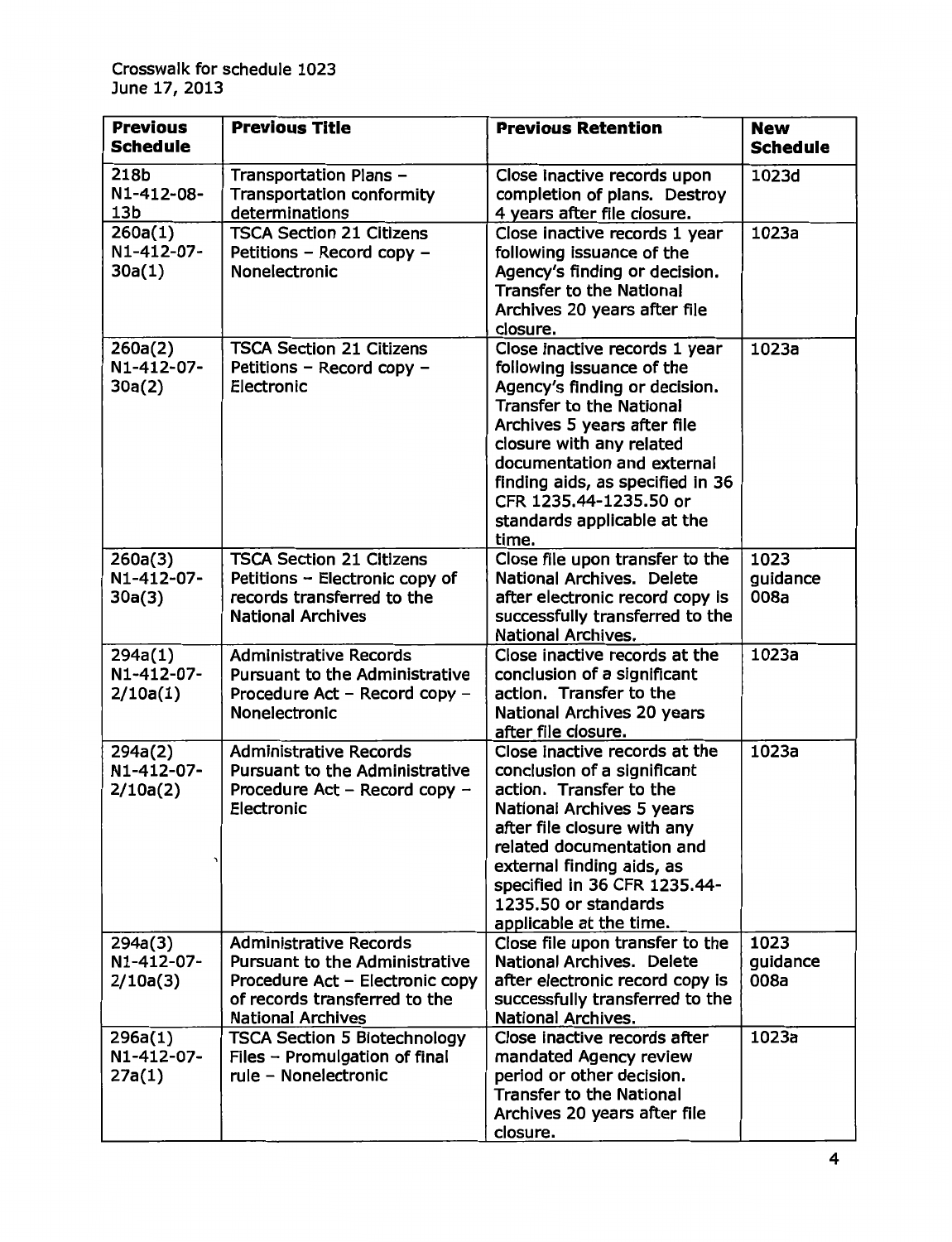| <b>Previous</b><br><b>Schedule</b> | <b>Previous Title</b>                                                                                                                                               | <b>Previous Retention</b>                                                                                                                                                                                                                                                                                       | <b>New</b><br><b>Schedule</b> |
|------------------------------------|---------------------------------------------------------------------------------------------------------------------------------------------------------------------|-----------------------------------------------------------------------------------------------------------------------------------------------------------------------------------------------------------------------------------------------------------------------------------------------------------------|-------------------------------|
| 296a(2)<br>N1-412-07-              | <b>TSCA Section 5 Biotechnology</b>                                                                                                                                 | Close inactive records after                                                                                                                                                                                                                                                                                    | 1023a                         |
| 27a(2)                             | Files - Promulgation of final<br>rule - Electronic                                                                                                                  | mandated Agency review<br>period or other decision.<br><b>Transfer to the National</b><br>Archives 5 years after file<br>closure with any related<br>documentation and external<br>finding aids, as specified in 36<br>CFR 1235.44-1235.50 or<br>standards applicable at the<br>time.                           |                               |
| 296a(3)<br>N1-412-07-<br>27a(3)    | <b>TSCA Section 5 Biotechnology</b><br>Files - Promulgation of final<br>rule - Electronic copy of<br>records transferred to the<br><b>National Archives</b>         | Close file upon transfer to the<br><b>National Archives. Delete</b><br>after electronic record copy is<br>successfully transferred to the<br>National Archives.                                                                                                                                                 | 1023<br>guidance<br>008a      |
| 296b(1)<br>N1-412-07-<br>27b(1)    | <b>TSCA Section 5 Biotechnology</b><br>Files - Pending promulgation of<br>final rule - Nonelectronic                                                                | Close inactive records up to 1<br>year following promulgation<br>of final rule. Transfer to the<br><b>National Archives 20 years</b><br>after file closure.                                                                                                                                                     | 1023a                         |
| 296b(2)<br>N1-412-07-<br>27b(2)    | <b>TSCA Section 5 Biotechnology</b><br>Files - Pending promulgation of<br>final rule - Electronic                                                                   | Close inactive records up to 1<br>year following promulgation<br>of final rule. Transfer to the<br><b>National Archives 5 years</b><br>after file closure with any<br>related documentation and<br>external finding aids, as<br>specified in 36 CFR 1235.44-<br>1235.50 or standards<br>applicable at the time. | 1023a                         |
| 296b(3)<br>N1-412-07-<br>27b(3)    | <b>TSCA Section 5 Biotechnology</b><br>Files - Pending promulgation of<br>final rule - Electronic copy of<br>records transferred to the<br><b>National Archives</b> | Close file upon transfer to the<br>National Archives. Delete<br>after electronic copy is<br>successfully transferred to the<br><b>National Archives.</b>                                                                                                                                                        | 1023<br>guidance<br>008a      |
| 332a(1)<br>N1-412-07-<br>11a(1)    | <b>Regulatory Impact Analyses</b><br>Under Executive Order 12866<br>- Record copy - Nonelectronic                                                                   | Close inactive records at end<br>of year. Transfer to the<br>National Archives 15 years<br>after file closure.                                                                                                                                                                                                  | 1023a                         |
| 332a(2)<br>N1-412-07-<br>11a(2)    | <b>Regulatory Impact Analyses</b><br>Under Executive Order 12866<br>- Record copy - Electronic                                                                      | Close inactive records at end<br>of year. Transfer to the<br><b>National Archives 5 years</b><br>after file closure with any<br>related documentation and<br>external finding aids, as<br>specified in 36 CFR 1235.44-<br>1235.50 or standards<br>applicable at the time.                                       | 1023a<br>1023                 |
| 332a(3)<br>N1-412-07-              | <b>Regulatory Impact Analyses</b><br>Under Executive Order 12866                                                                                                    | Close file upon transfer to the<br>National Archives. Delete                                                                                                                                                                                                                                                    | guidance                      |

 $\epsilon$ 

 $\Box$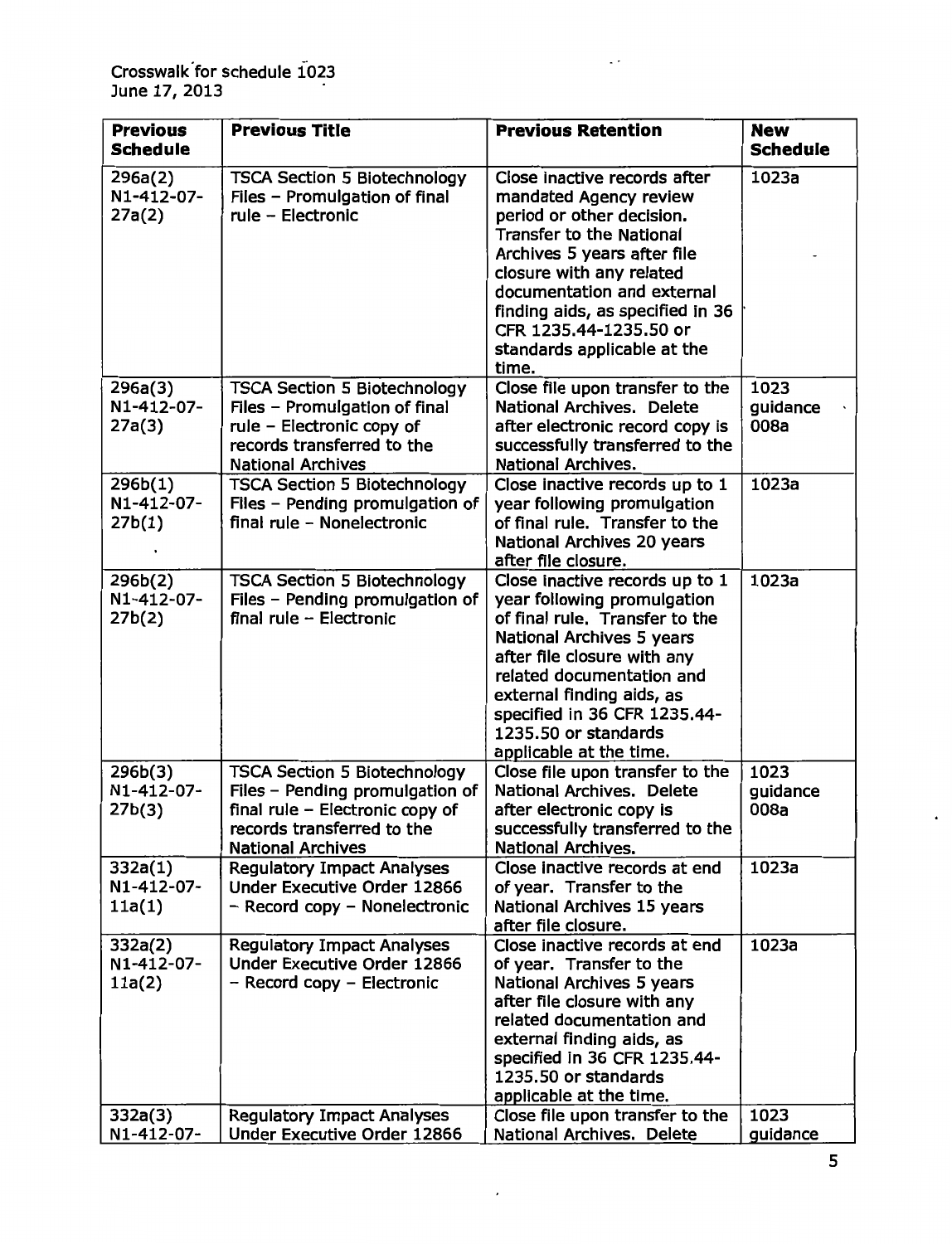$\begin{smallmatrix} \cdot & \cdot \\ \cdot & \cdot \end{smallmatrix}$ 

| <b>Previous</b><br><b>Schedule</b> | <b>Previous Title</b>                                                                                                                                        | <b>Previous Retention</b>                                                                                                                                                                                                                                      | <b>New</b><br><b>Schedule</b> |
|------------------------------------|--------------------------------------------------------------------------------------------------------------------------------------------------------------|----------------------------------------------------------------------------------------------------------------------------------------------------------------------------------------------------------------------------------------------------------------|-------------------------------|
| 11a(3)                             | - Electronic copy of records<br>transferred to the National<br><b>Archives</b>                                                                               | after electronic copy is<br>successfully transferred to the<br><b>National Archives.</b>                                                                                                                                                                       | 008a                          |
| 356a<br>N1-412-07-<br>1/12a        | Federal Register Notices -<br>Record copy                                                                                                                    | Close inactive records at end<br>of year. Destroy 5 years<br>after file closure.                                                                                                                                                                               | 1023d                         |
| 412a(1)<br>N1-412-07-<br>58/3a(1)  | State Water Standards Files -<br>Standards, initial development,<br>1965-1974 - Nonelectronic                                                                | Close file at end of 1974.<br><b>Transfer to the National</b><br>Archives 20 years after file<br>closure.                                                                                                                                                      | <b>NA</b><br>(inactive)       |
| 412a(2)<br>N1-412-07-<br>58/3a(2)  | State Water Standards Files -<br>Standards, initial development,<br>1965-1974 - Electronic                                                                   | Close file at end of 1974.<br><b>Transfer to the National</b><br>Archives 20 years after file<br>closure, with any related<br>documentation and external<br>finding aids, as specified in 36<br>CFR 1235.44-1235.50 or<br>standards applicable at the<br>time. | <b>NA</b><br>(inactive)       |
| 412a(3)<br>N1-412-07-<br>58/3a(3)  | State Water Standards Files -<br>Standards, initial development,<br>1965-1974 - Electronic copy of<br>records transferred to the<br><b>National Archives</b> | Close file upon transfer to the<br><b>National Archives. Delete</b><br>after electronic record copy is<br>successfully transferred to the<br>National Archives.                                                                                                | 1023<br>guidance<br>008a      |
| 412b<br>N1-412-07-<br>58/3b        | State Water Standards Files -<br>Standards, continuation, 1974-<br>forward                                                                                   | Close inactive records every 3<br>years. Destroy 10 years after<br>file closure.                                                                                                                                                                               | 1023c                         |
| 412c(1)<br>N1-412-07-<br>58/3c(1)  | State Water Standards Files -<br>History - Nonelectronic                                                                                                     | Close file at end of 1977.<br><b>Transfer to the National</b><br>Archives 10 years after file<br>closure.                                                                                                                                                      | <b>NA</b><br>(inactive)       |
| 412c(2)<br>N1-412-07-<br>58/3c(2)  | State Water Standards Files -<br>History - Electronic                                                                                                        | Close file at end of 1977.<br><b>Transfer to the National</b><br>Archives 20 years after file<br>closure, with any related<br>documentation and external<br>finding aids, as specified in 36<br>CFR 1235.44-1235.50 or<br>standards applicable at the<br>time. | <b>NA</b><br>(inactive)       |
| 412c(3)<br>N1-412-07-<br>58/3c(3)  | State Water Standards Files -<br>History - Electronic copy of<br>records transferred to the<br><b>National Archives</b>                                      | Close file upon transfer to the<br>National Archives. Delete<br>after electronic record copy is<br>successfully transferred to the<br><b>National Archives.</b>                                                                                                | 1023<br>guidance<br>008a      |
| 412d(1)<br>N1-412-07-<br>58/3d(1)  | State Water Standards Files -<br>Letters from state governors<br>on development and adoption<br>of water standards, 1967-1971<br>- Nonelectronic             | Close file at end of 1975.<br><b>Transfer to the National</b><br>Archives 20 years after file<br>closure.                                                                                                                                                      | <b>NA</b><br>(inactive)       |
| 412d(2)                            | State Water Standards Files -                                                                                                                                | Close file at end of 1975.                                                                                                                                                                                                                                     | <b>NA</b>                     |

 $\bar{\bar{}}$ 

 $\tilde{\cdot}$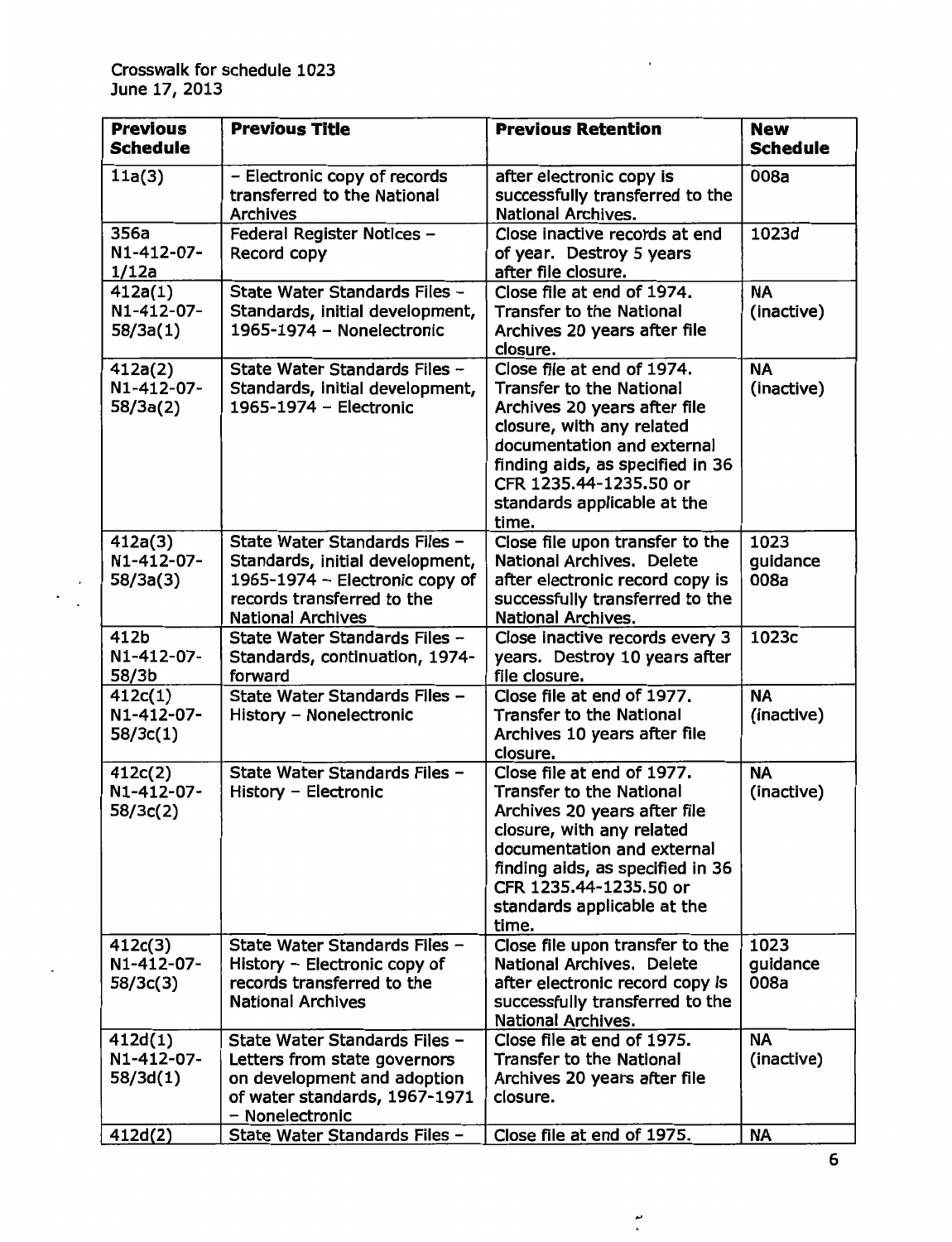$\overline{a}$ 

| <b>Previous</b><br><b>Schedule</b>           | <b>Previous Title</b>                                                                                                                                                                                           | <b>Previous Retention</b>                                                                                                                                                                                                                                                                                                               | <b>New</b><br><b>Schedule</b> |
|----------------------------------------------|-----------------------------------------------------------------------------------------------------------------------------------------------------------------------------------------------------------------|-----------------------------------------------------------------------------------------------------------------------------------------------------------------------------------------------------------------------------------------------------------------------------------------------------------------------------------------|-------------------------------|
| N1-412-07-<br>58/3d(2)                       | Letters from state governors<br>on development and adoption<br>of water standards, 1967-1971<br>- Electronic                                                                                                    | <b>Transfer to the National</b><br>Archives 20 years after file<br>closure, with any related<br>documentation and external<br>finding aids, as specified in 36<br>CFR 1235.44-1235.50 or<br>standards applicable at the<br>time.                                                                                                        | (inactive)                    |
| 412d(3)<br>N1-412-07-<br>58/3d(3)            | State Water Standards Files -<br>Letters from state governors<br>on development and adoption<br>of water standards, 1967-1971<br>- Electronic copy of records<br>transferred to the National<br><b>Archives</b> | Close file upon transfer to the<br>National Archives. Delete<br>after electronic record copy is<br>successfully transferred to the<br><b>National Archives.</b>                                                                                                                                                                         | 1023<br>guidance<br>008a      |
| 486a(1)<br>N1-412-07-<br>59/10a(1)           | Inspection and Maintenance -<br>Record copy - Nonelectronic                                                                                                                                                     | Close inactive records when<br>programs are revised.<br><b>Transfer to the National</b><br>Archives in 5 year blocks 20<br>years after file closure.                                                                                                                                                                                    | 1023a                         |
| 486a(2)<br>N1-412-07-<br>59/10a(2)           | Inspection and Maintenance -<br>Record copy - Electronic                                                                                                                                                        | Close inactive records when<br>programs are revised.<br><b>Transfer to the National</b><br>Archives 5 years after file<br>closure, with any related<br>documentation and external<br>finding aids, as specified in 36<br>CFR 1235.44-1235.50 or<br>standards applicable at the<br>time.                                                 | 1023a                         |
| 486a(3)<br>N1-412-07-<br>59/10a(3)           | Inspection and Maintenance -<br>Electronic copy of records<br>transferred to the National<br><b>Archives</b>                                                                                                    | Close file upon transfer to the<br>National Archives. Delete<br>after electronic record copy is<br>successfully transferred to the<br><b>National Archives.</b>                                                                                                                                                                         | 1023<br>guidance<br>008a      |
| 518a(1)<br>N1-412-07-<br>2/13a(1)            | Rulemaking Committees -<br>Published regulations,<br>standards, and guidelines -<br>Nonelectronic                                                                                                               | Close inactive records when<br>committee superseded or<br>canceled. Transfer to the<br>National Archives 20 years<br>after file closure.                                                                                                                                                                                                | 1023a                         |
| 518a(2)<br>N1-412-07-<br>2/13a(2)<br>518a(3) | Rulemaking Committees -<br>Published regulations,<br>standards, and guidelines $-$<br>Electronic<br>Rulemaking Committees -                                                                                     | Close inactive records when<br>committee superseded or<br>canceled. Transfer to the<br><b>National Archives 5 years</b><br>after file closure, with any<br>related documentation and<br>external finding aids, as<br>specified in 36 CFR 1235.44-<br>1235.50 or standards<br>applicable at the time.<br>Close file upon transfer to the | 1023a<br>1023                 |

7

 $\mathcal{L}$ 

 $\ddot{\phantom{0}}$ 

 $\ddot{\phantom{a}}$ 

 $\overline{\phantom{a}}$